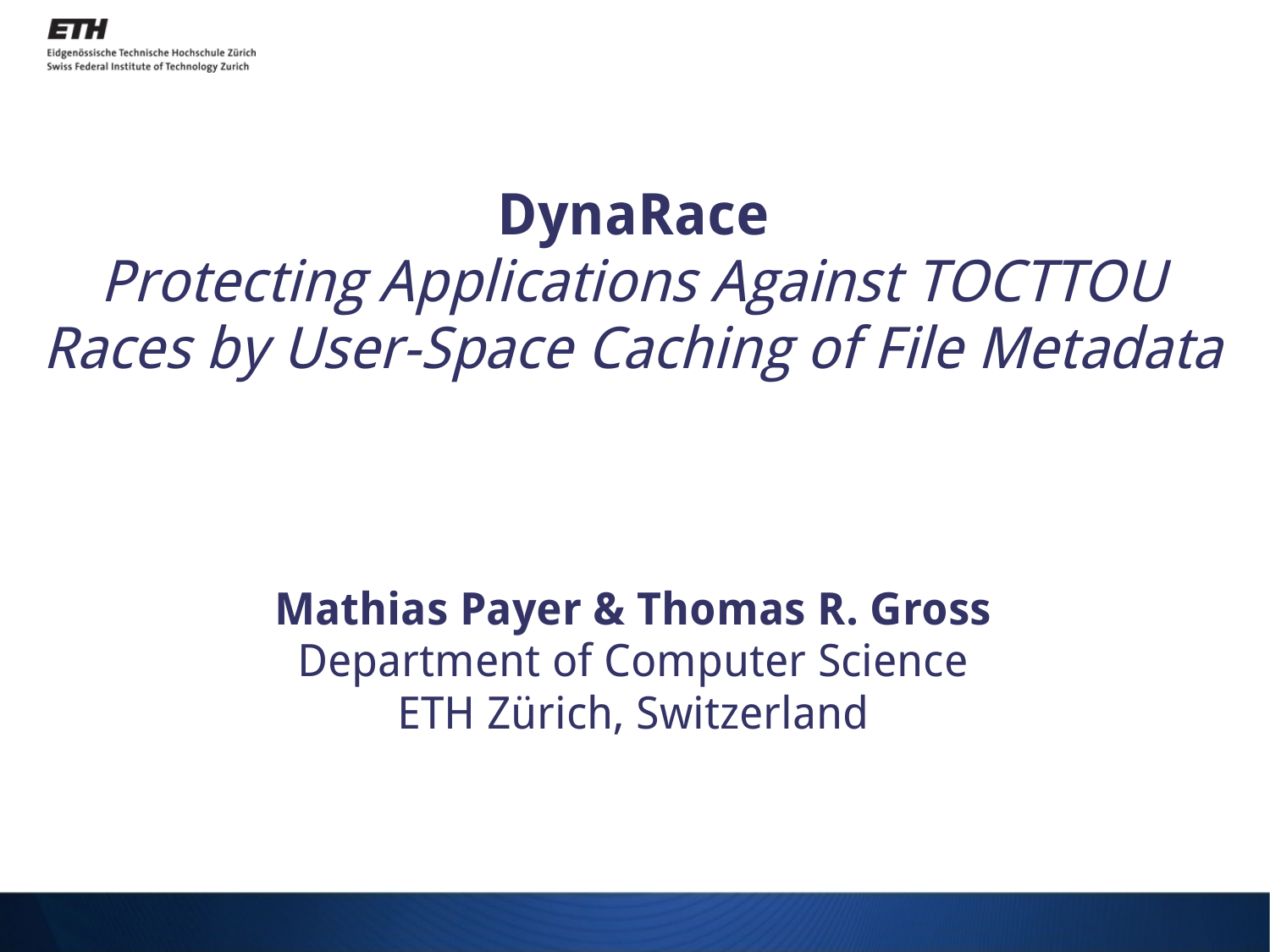### **TOCTTOU races**

**Time Of Check** To **Time of Use** (TOCTTOU) races for file accesses endanger integrity of applications

- The mapping between filename and inode is volatile
- Attacker uses delay between "**test**" and "**use**" system calls

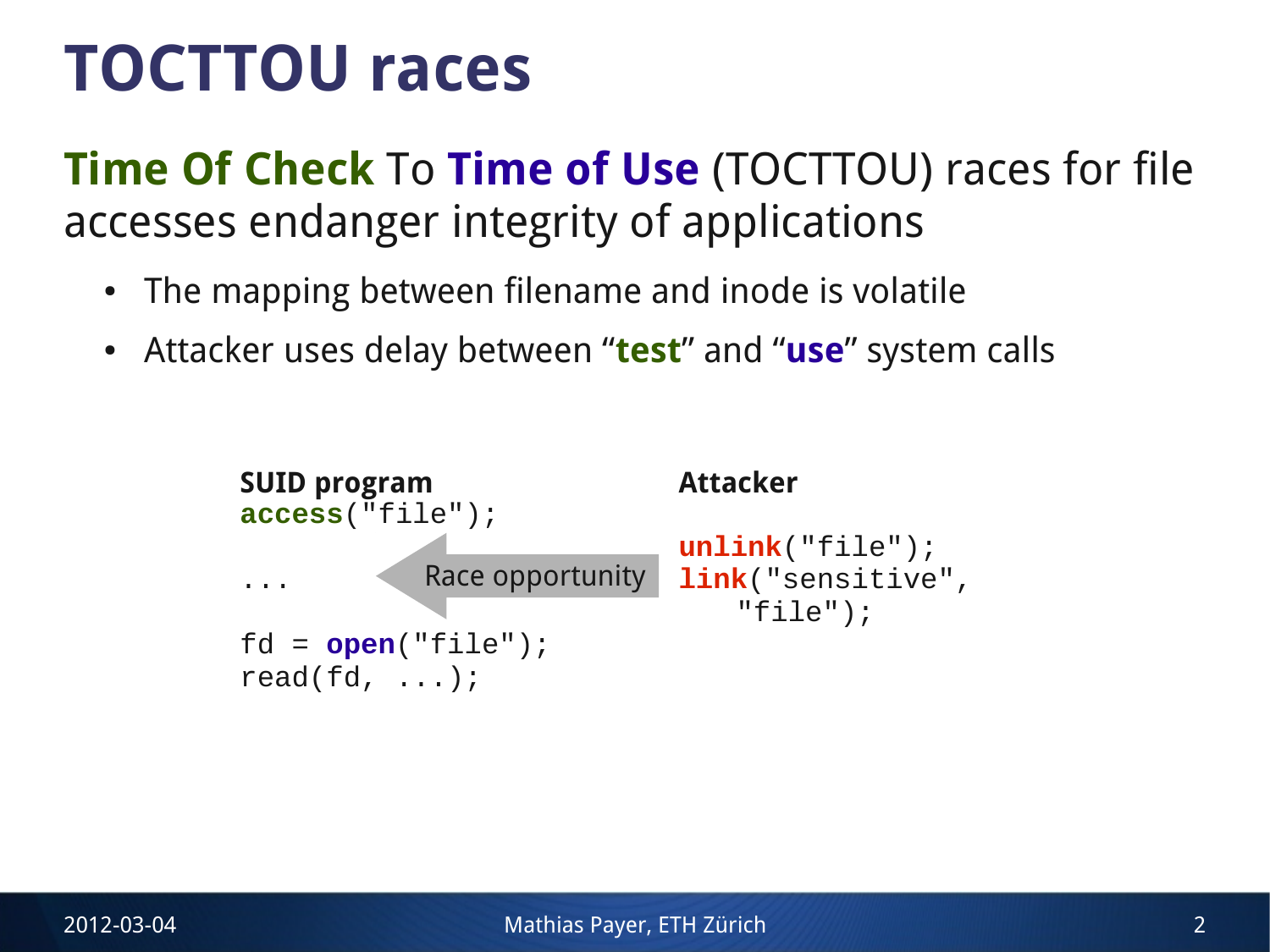### **Motivation: Protect applications**

Protect unmodified applications from TOCTTOU races

Cache metadata for accessed files

- Check and verify metadata on all file accesses
- User-space implementation

Metadata cache links filenames and inodes

• Stop potential file-based race attacks

Close the door to one popular attack vector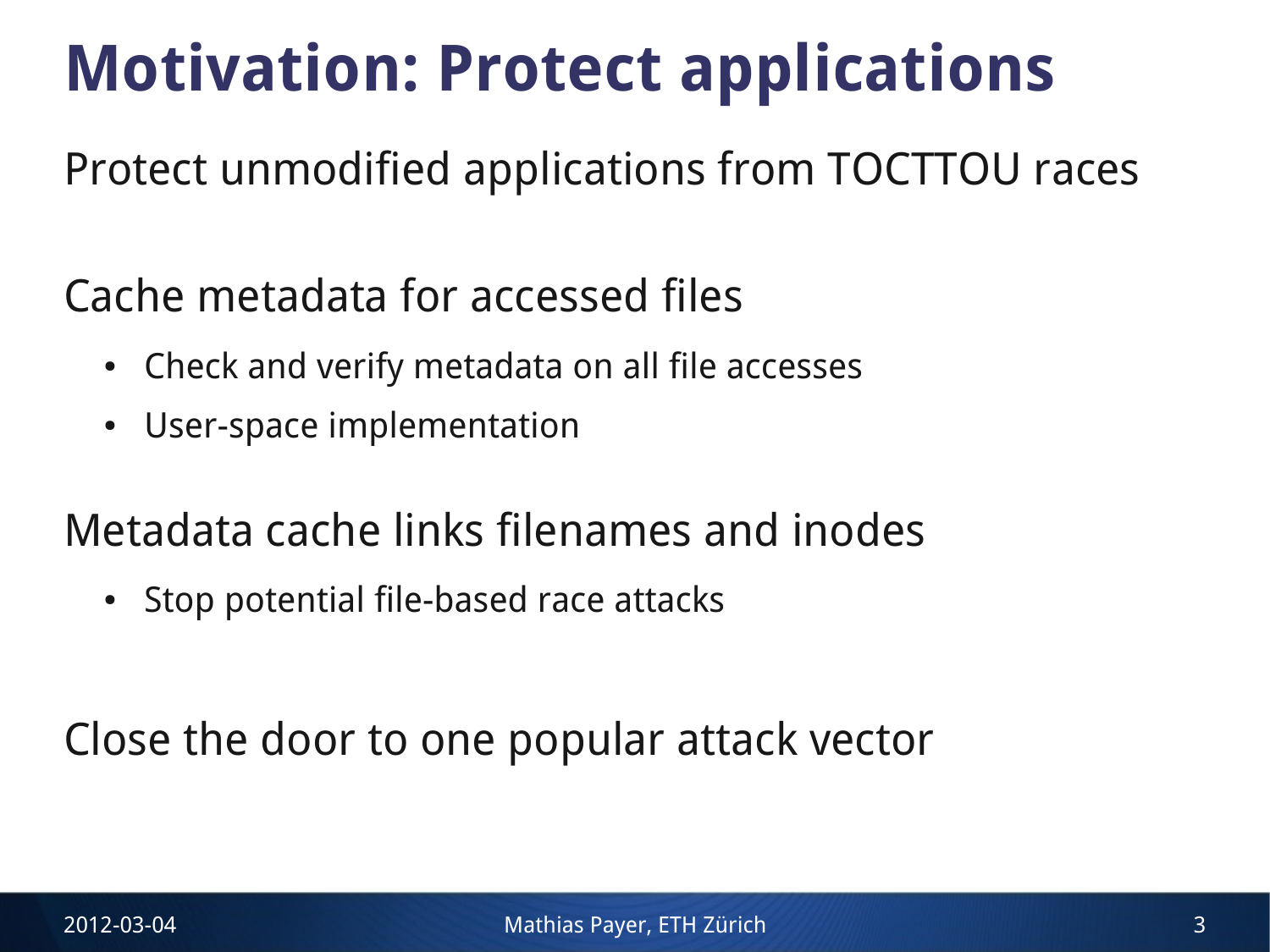# **Outline**

#### Motivation

#### DynaRace key idea

- File states capture permissions
- File resolution ensures safety
- Implementation
- Evaluation
- Related work
- Conclusion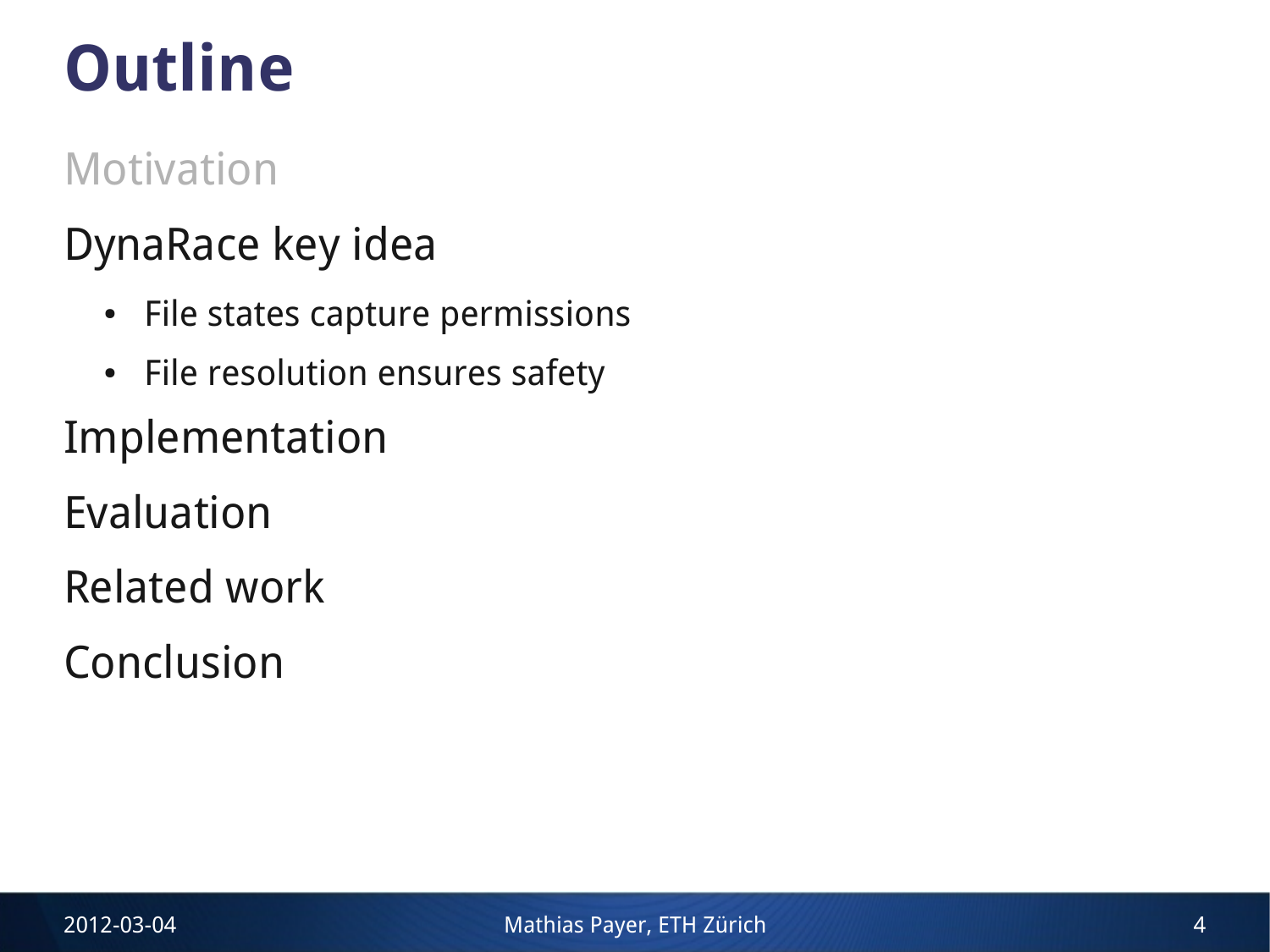### **DynaRace key idea**

#### Keep state and metadata for all files



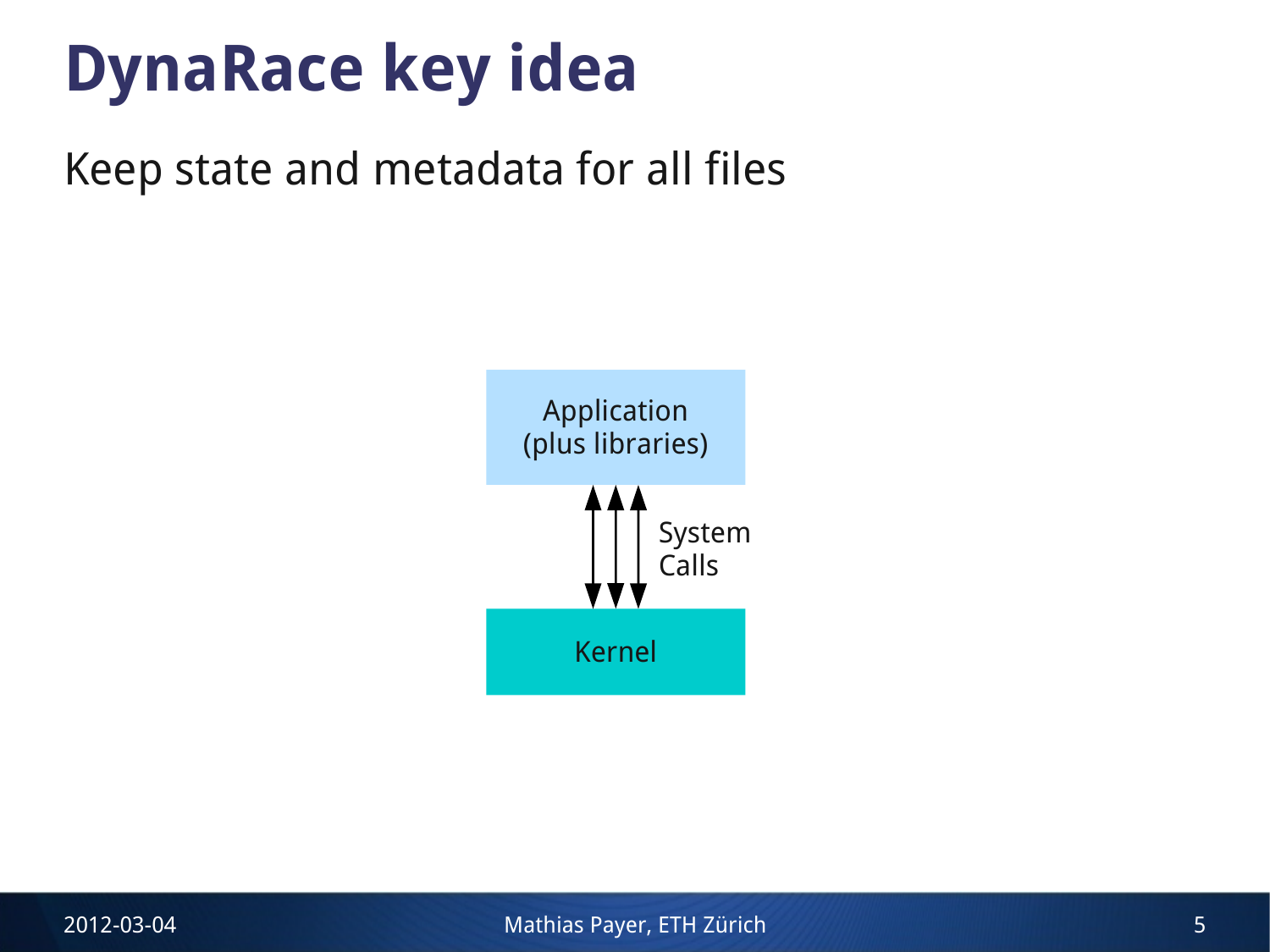# **DynaRace key idea**

Keep state and metadata for all files

- Update metadata for new files
- Enforce metadata equality for known files

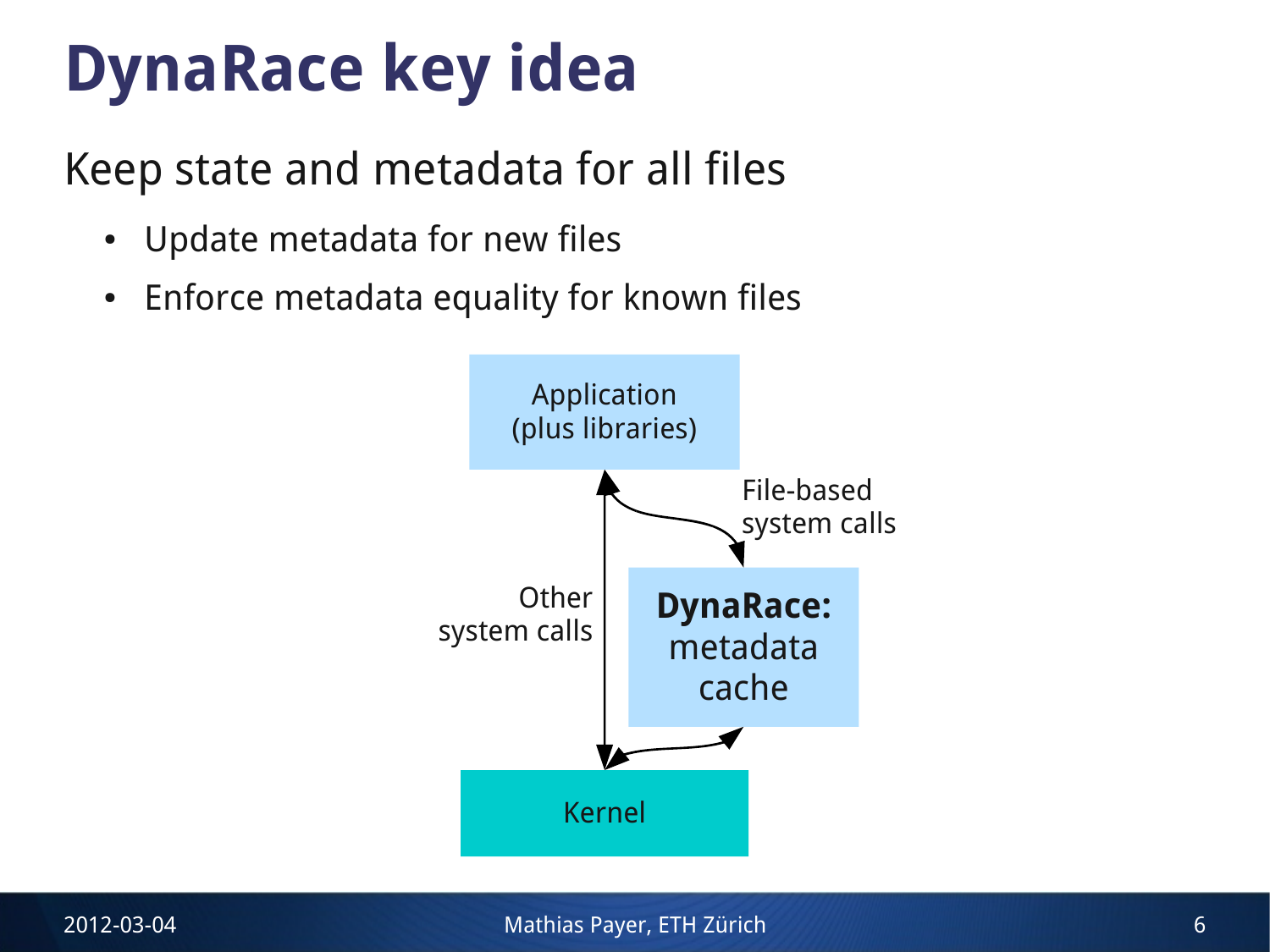### **DynaRace file states**

#### DynaRace keeps state for each accessed file



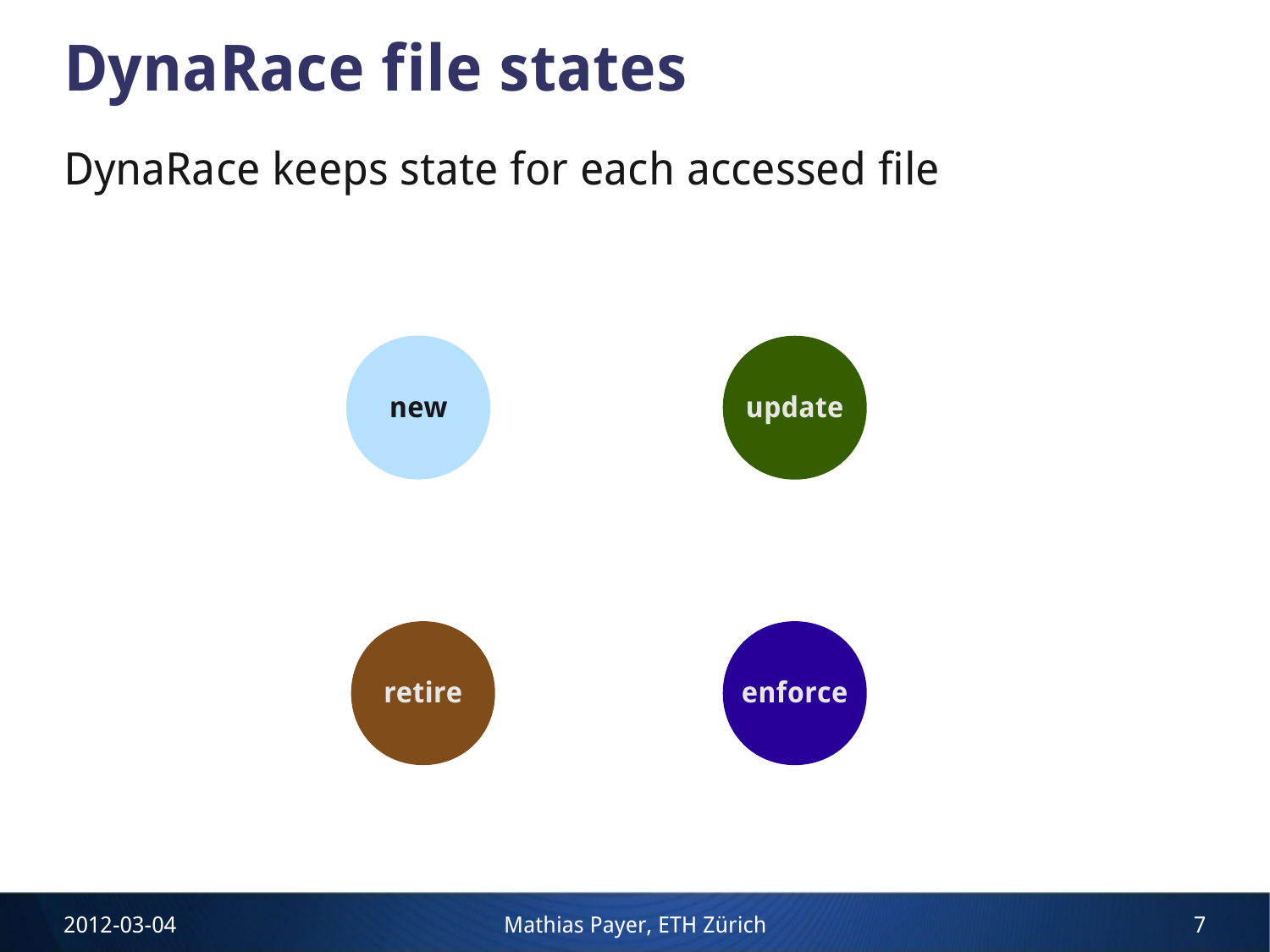### **DynaRace file states**

### State transitions according to system calls groups

- Test: check a property, e.g., access, or stat
- **Use**: work with files, e.g., open, or chmod
- **Close**: retire files, e.g., close, or unlink

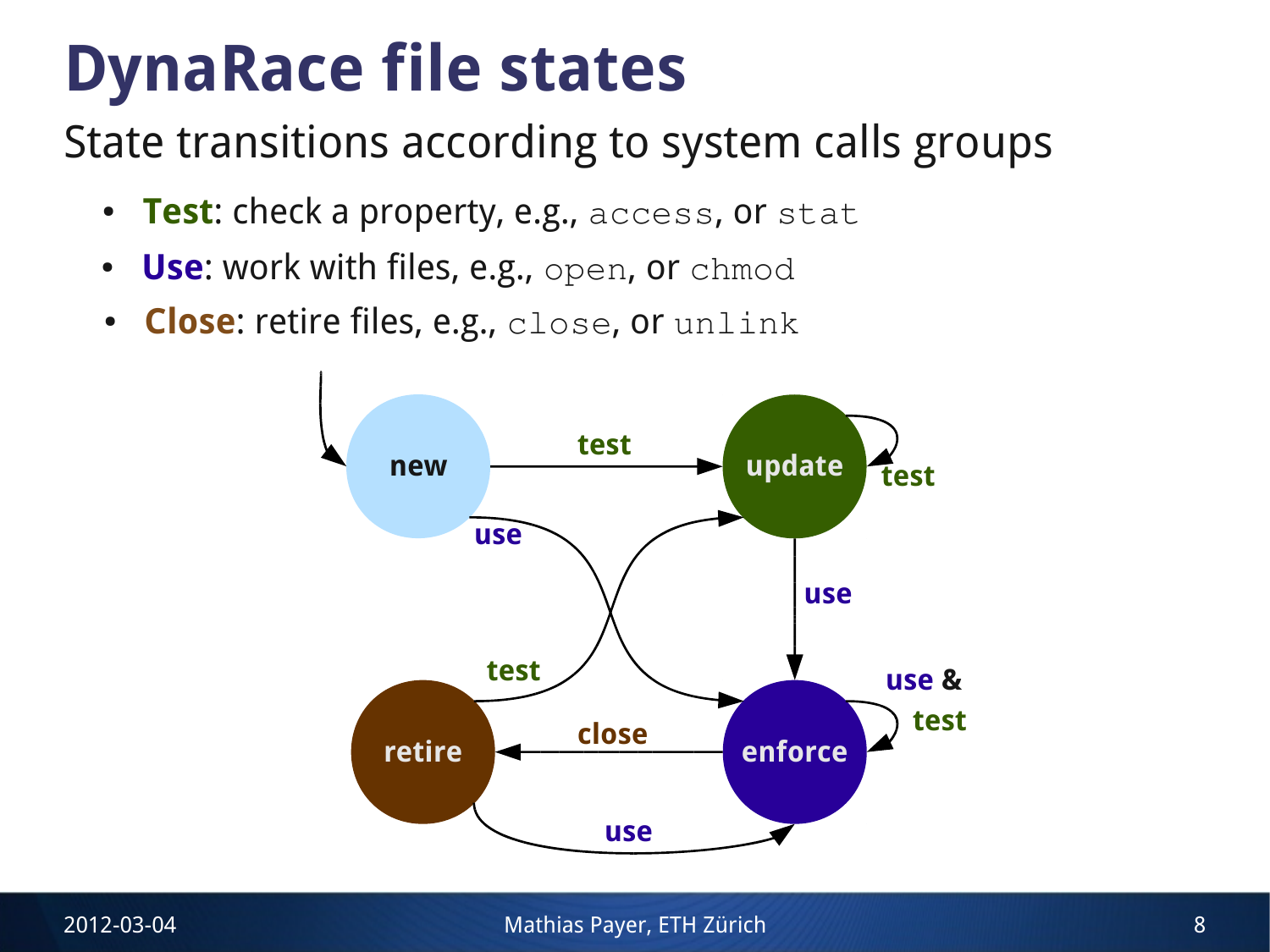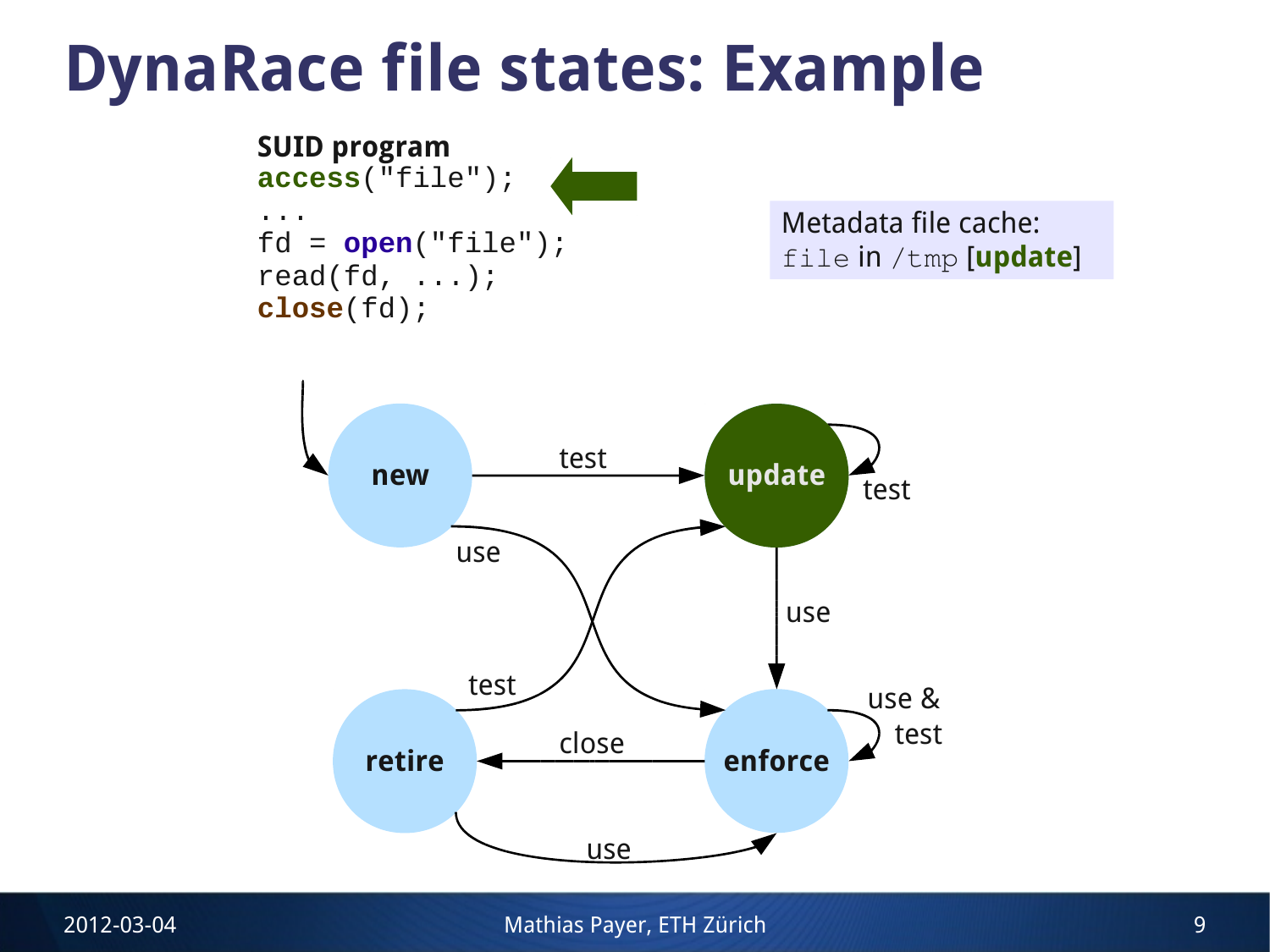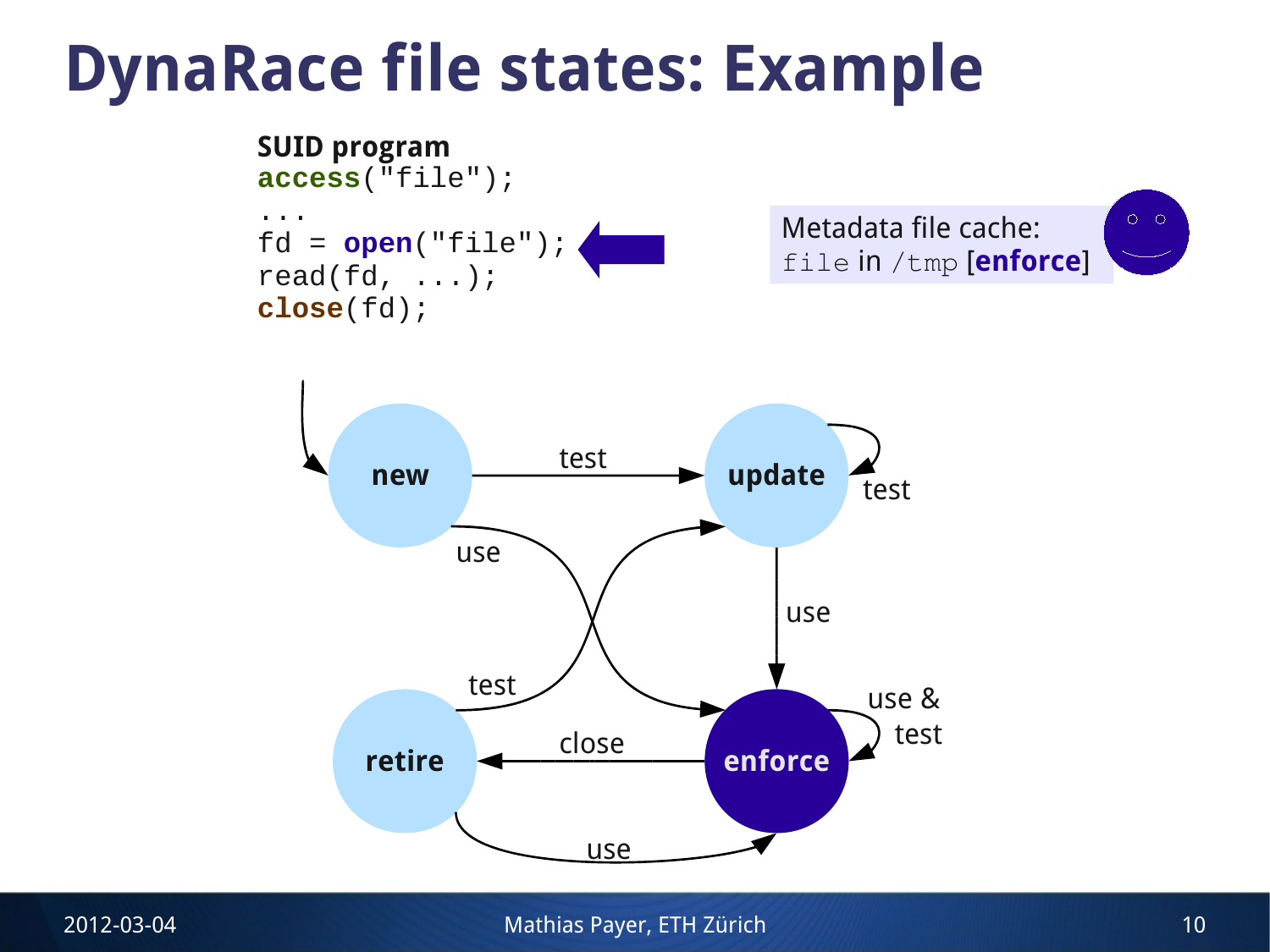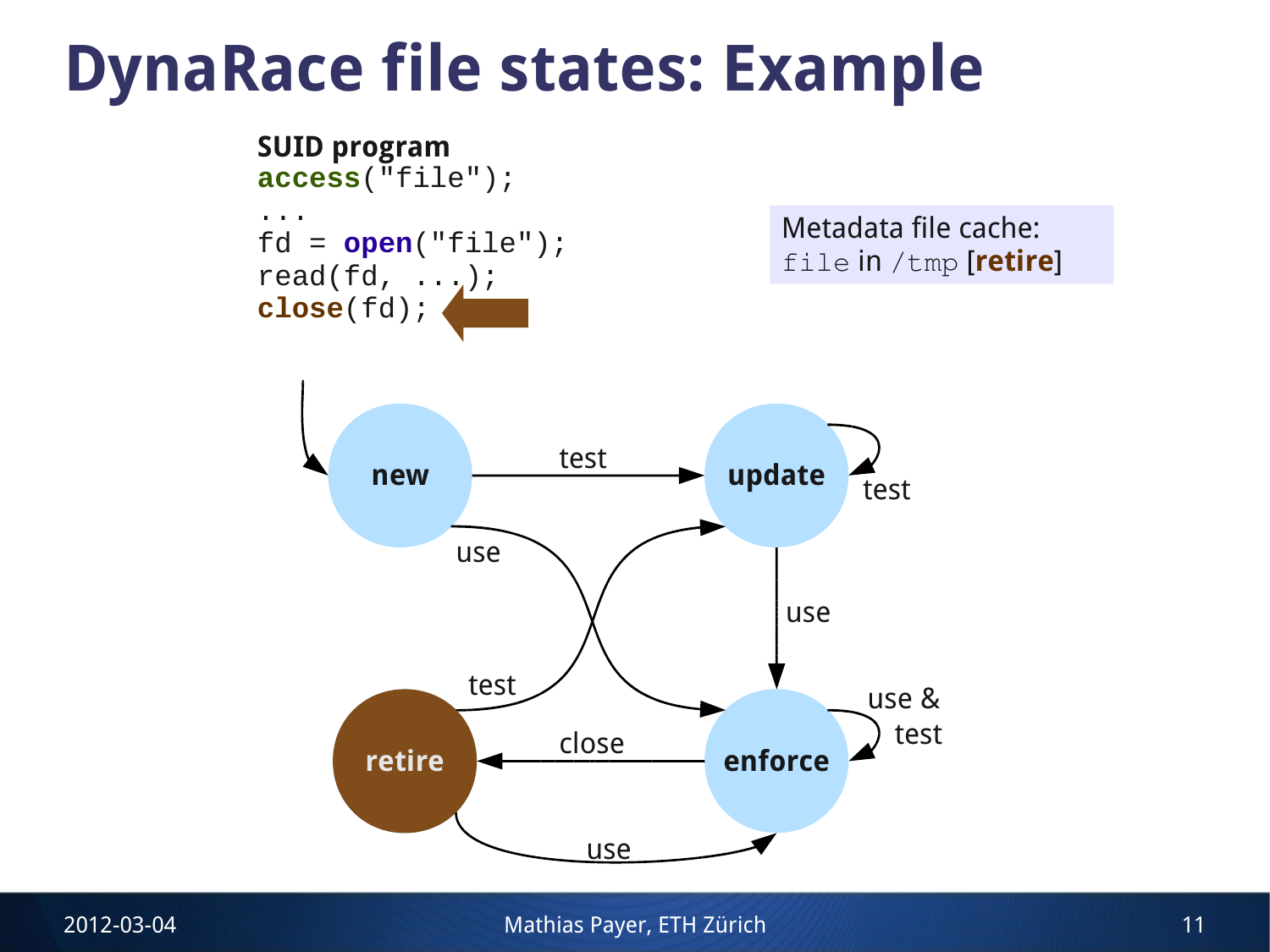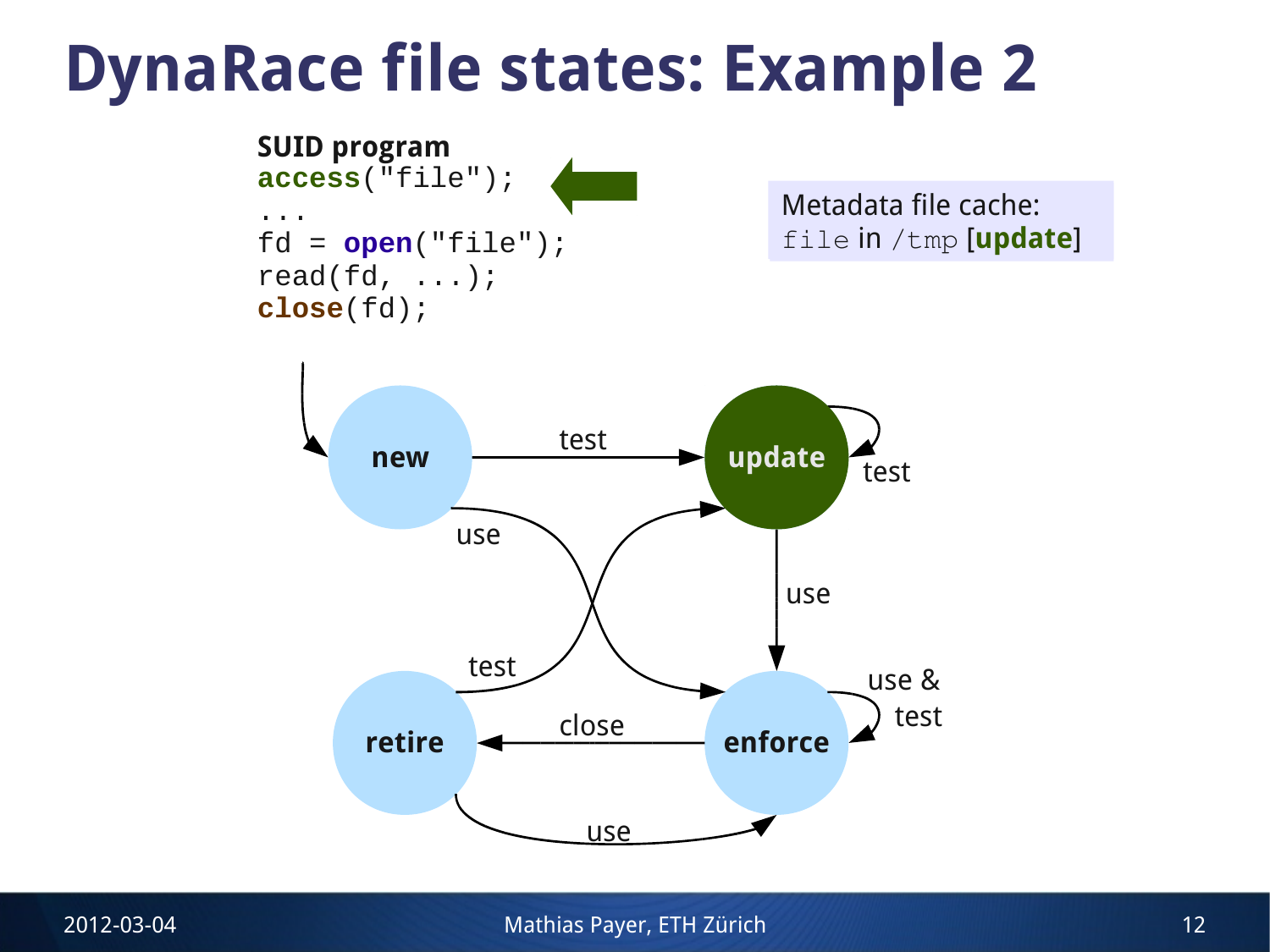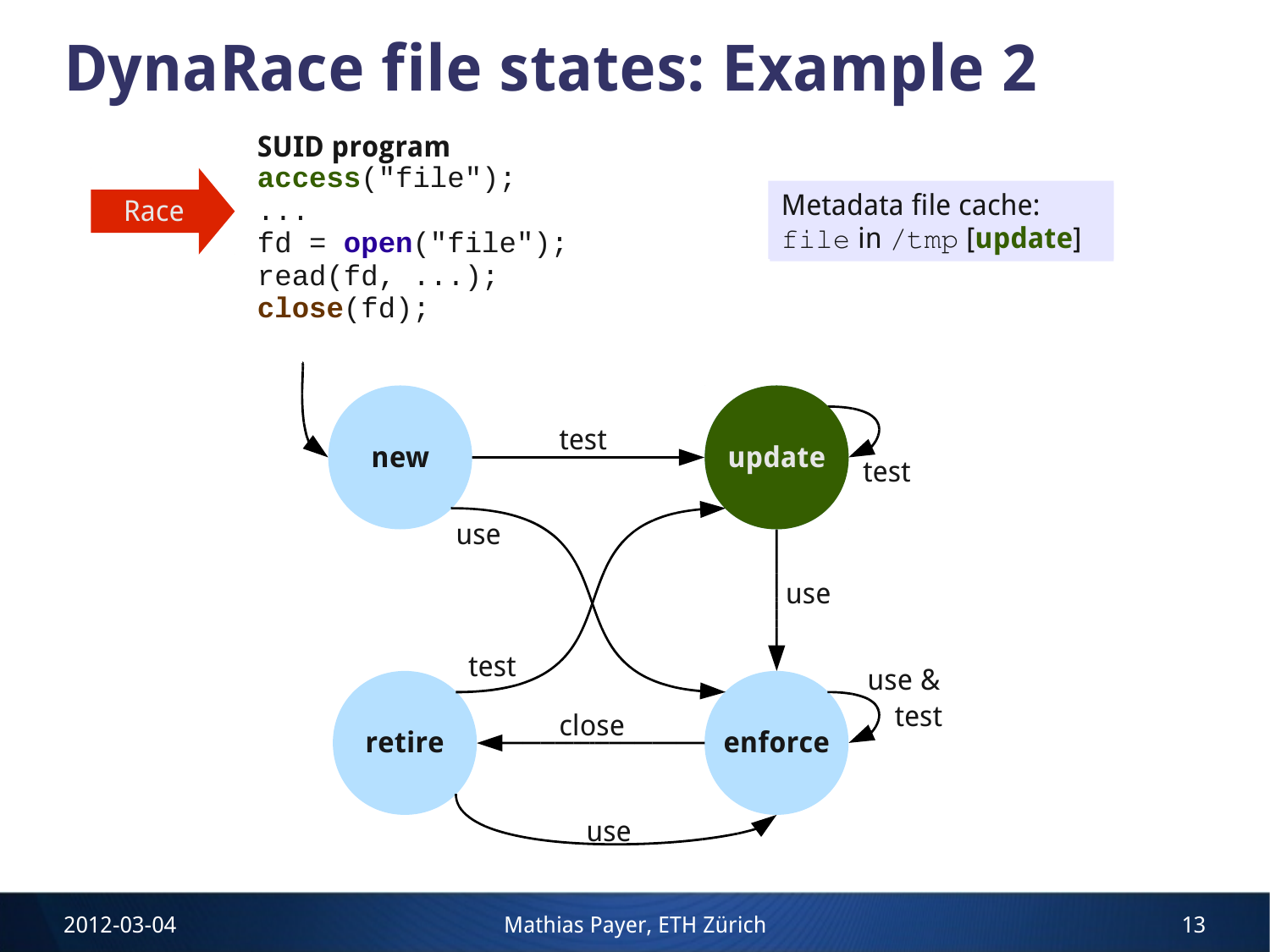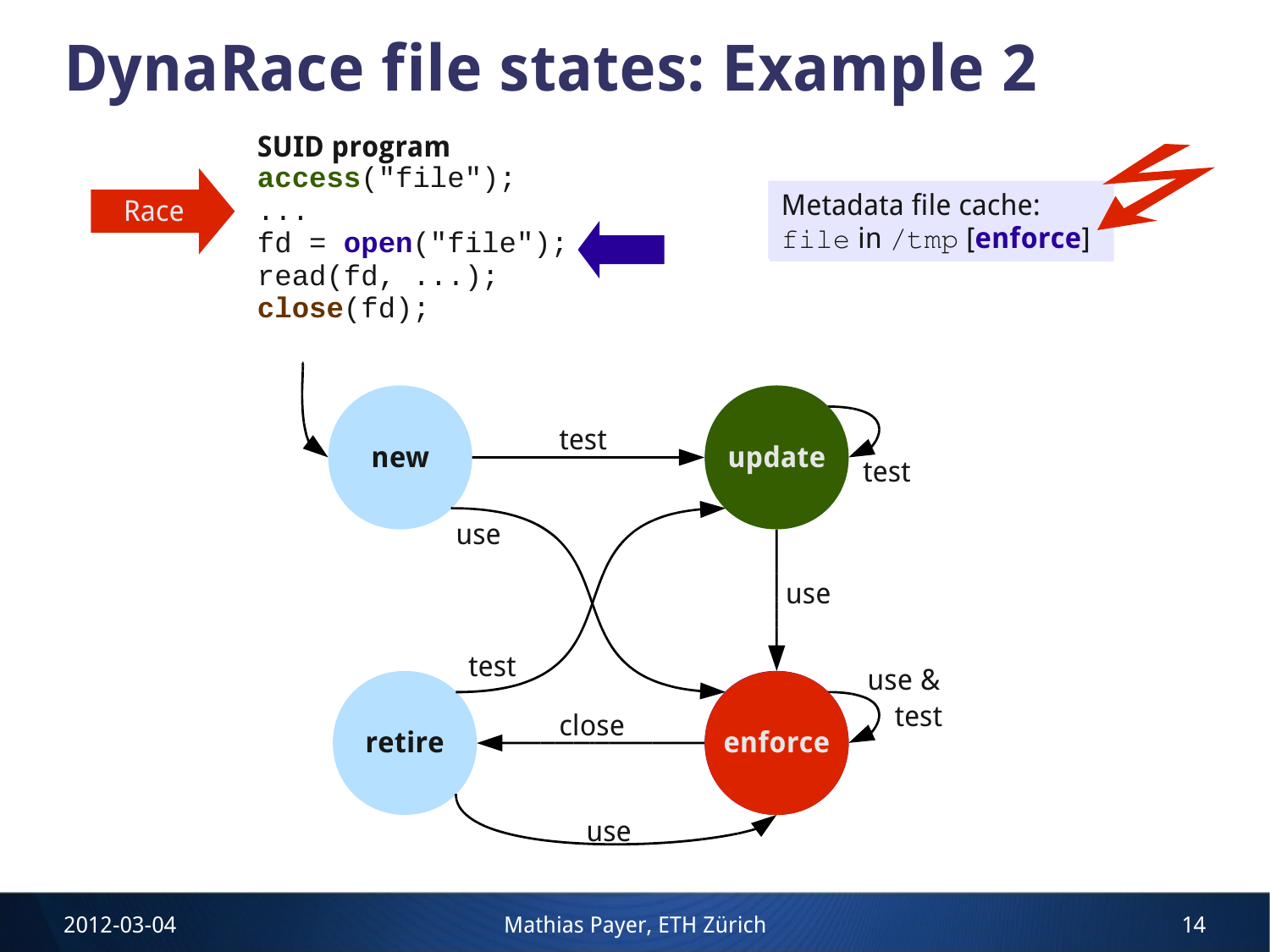# **DynaRace file resolution**

#### Resolve files in race-free manner\*

- Resolve the path **atom** by **atom**
- $\bullet$  Check if the atom is in the cache
	- Enforce metadata according to state
- Update atom's metadata
- Use recursion to follow links

```
Resolving
/tmp/.X0-lock
/
tmp/ in /
.X0-lock in /tmp/
```
\* Files are resolved similar to the check\_use mechanism by Tsafrir et al. [FAST'08, IBM TR RC24572]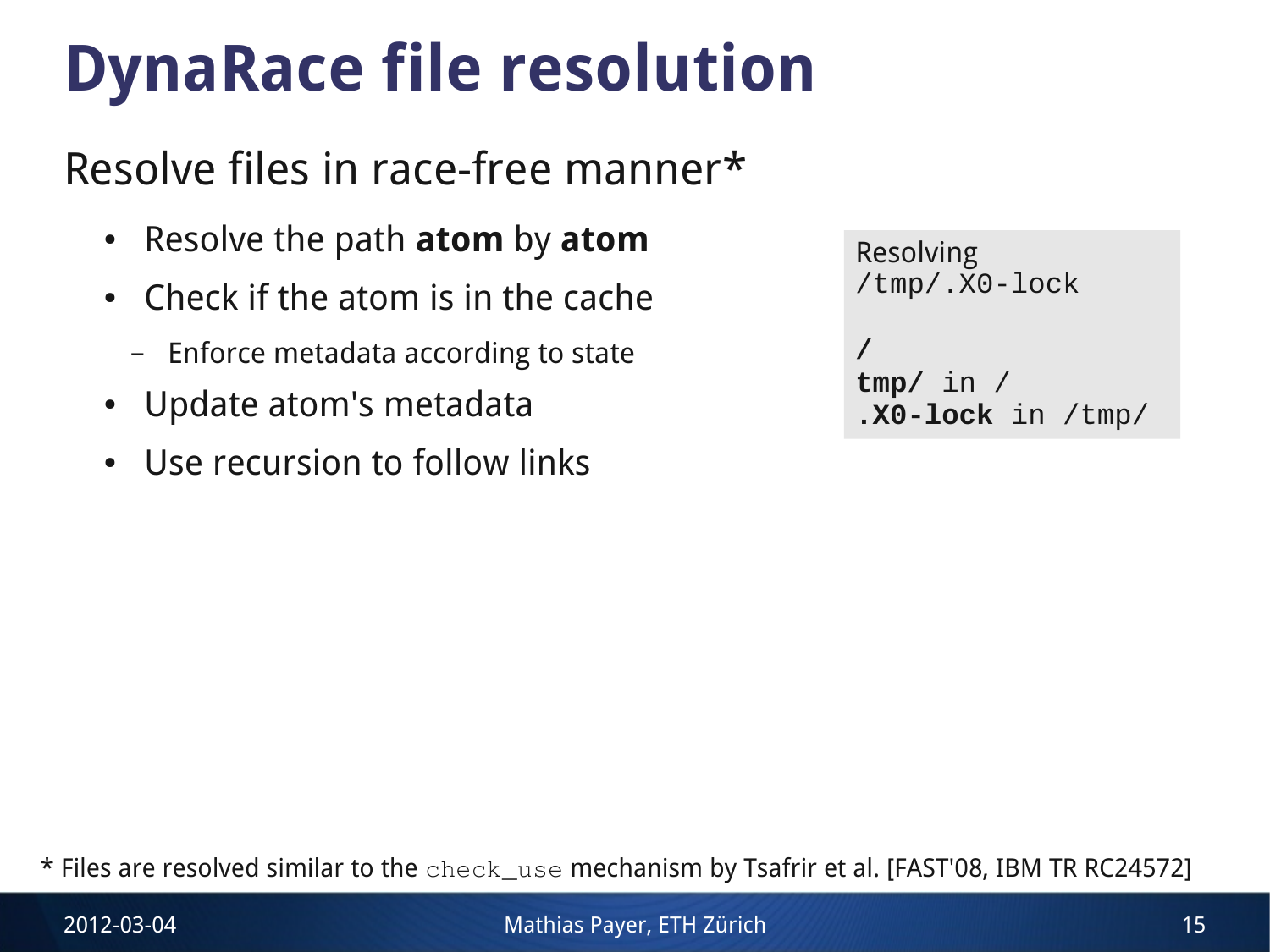# **Outline**

Motivation The DynaRace approach Implementation Evaluation Related work Conclusion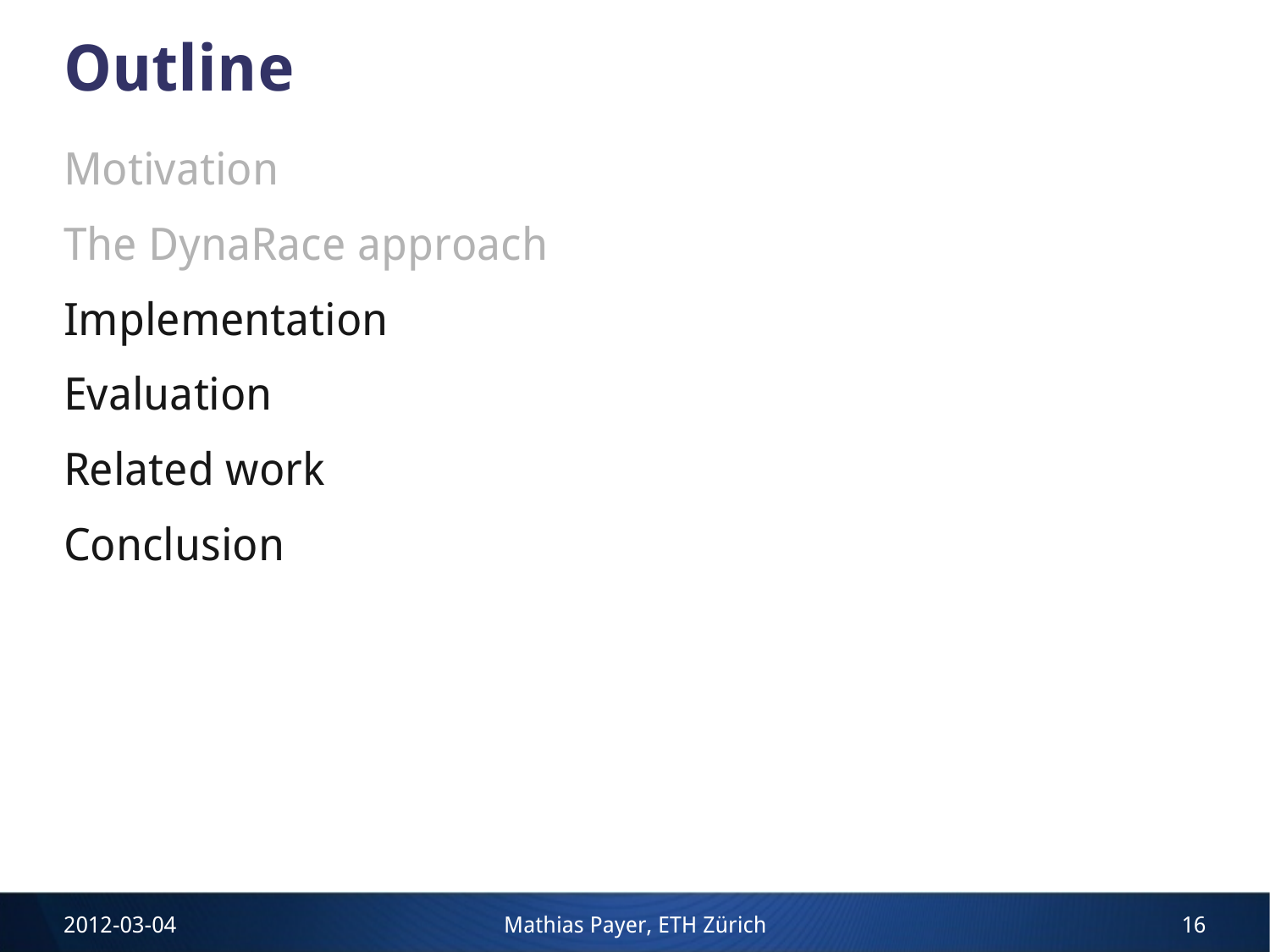# **DynaRace prototype implementation**

Prototype implementation uses user-space virtualization

• Additional virtualization layer between application and OS

Libdetox\* rewrites executed application code

- File-based system calls replaced with DynaRace functions
- Metadata and state cache in VM layer
- Linux x86 implementation

\* Libdetox implements software-based fault isolation using dynamic BT by Payer et al. [VEE'11]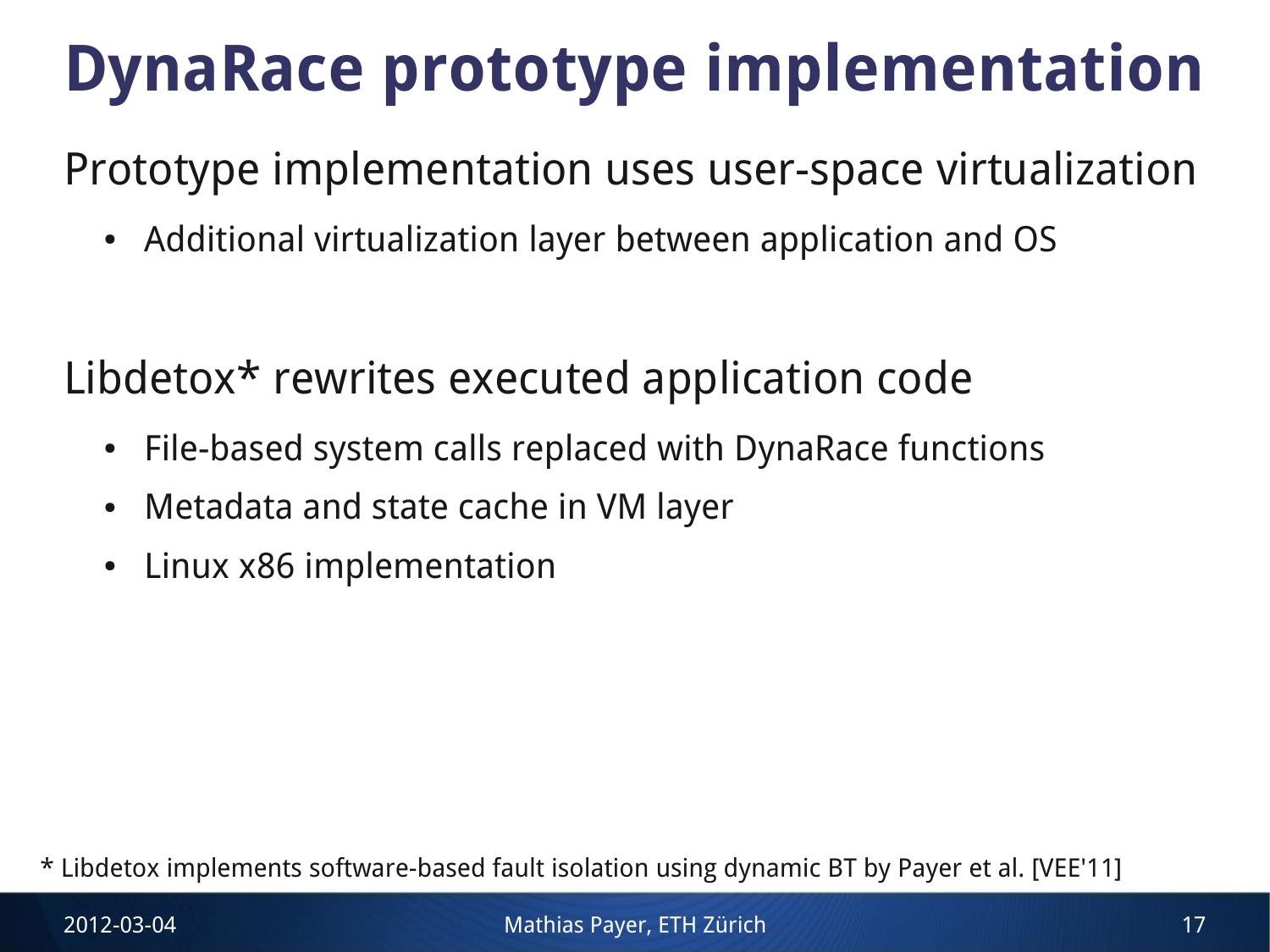# **DynaRace prototype implementation**

#### Libdetox

- Total loc: 15'130
	- Translation tables loc: 4'907
- Comments: 5'015

### DynaRace (for subset of system calls)

- Total loc: 441
- Comments: 372
- Changes to libdetox per redirected system call: 2 loc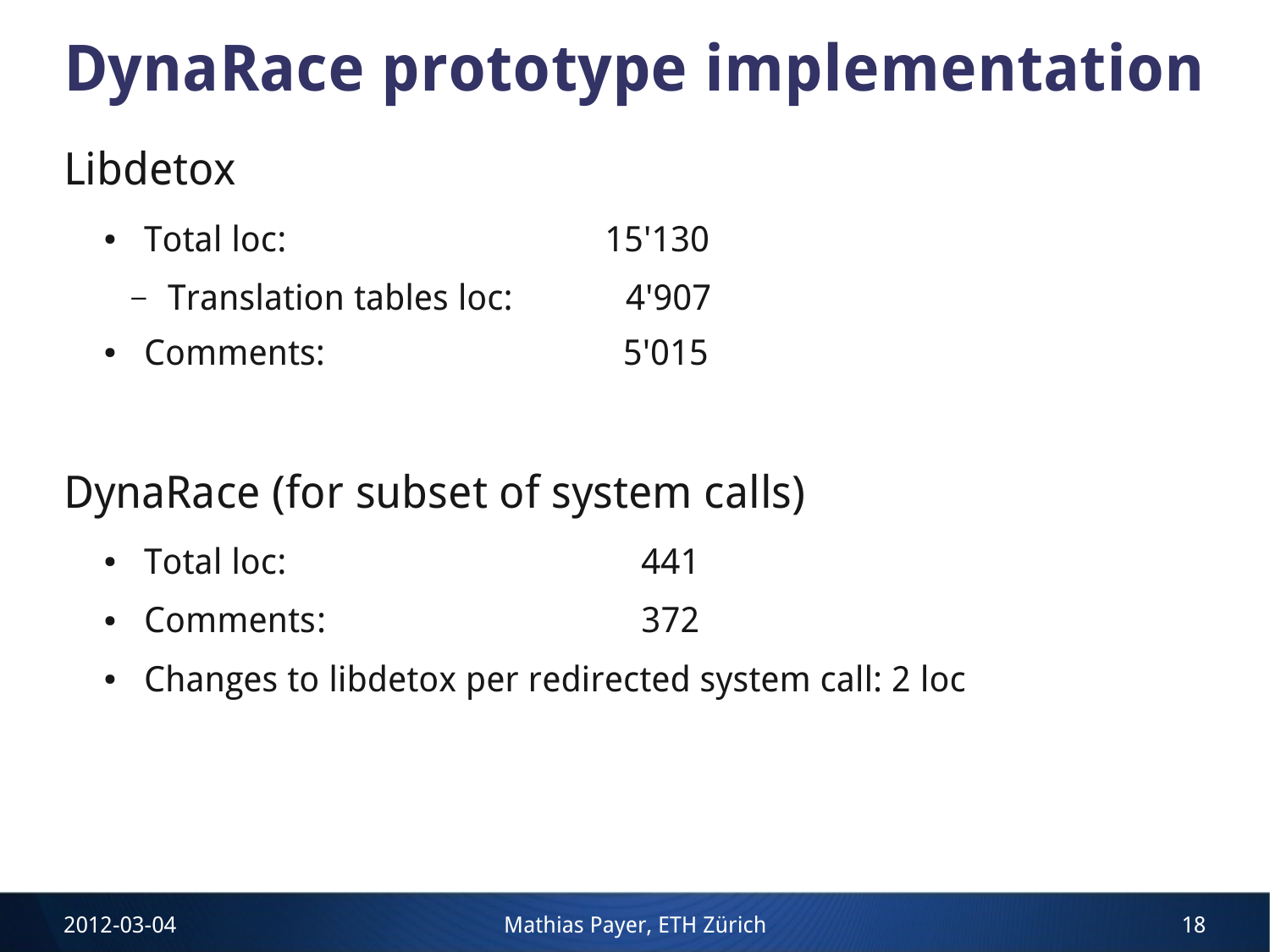# **Outline**

Motivation The DynaRace approach Implementation

Evaluation

- Apache performance
- X.org bug study

Related work

Conclusion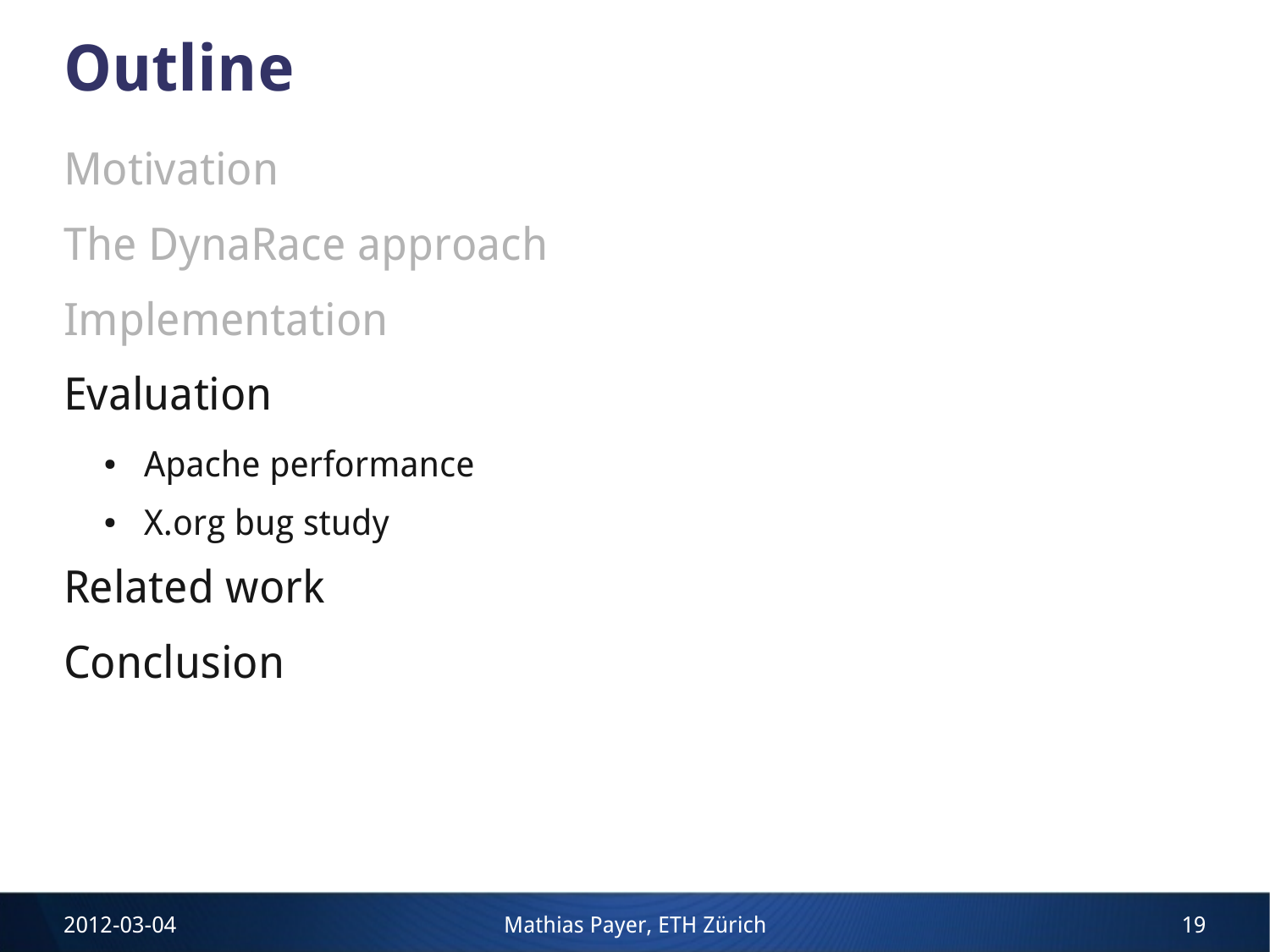#### Apache 2.2 on Ubuntu 10.04 LTS using ab benchmark

- Core i7 950 CPU @ 3.07GHz, in 32bit x86 mode
- ab executes with two concurrent connections
- Each file is downloaded 100,000 times
	- index.html 5kB HTML
	- image.png 1MB raw data
	- test.php short PHP script (90B output)
	- test2.php long PHP script (49kB output)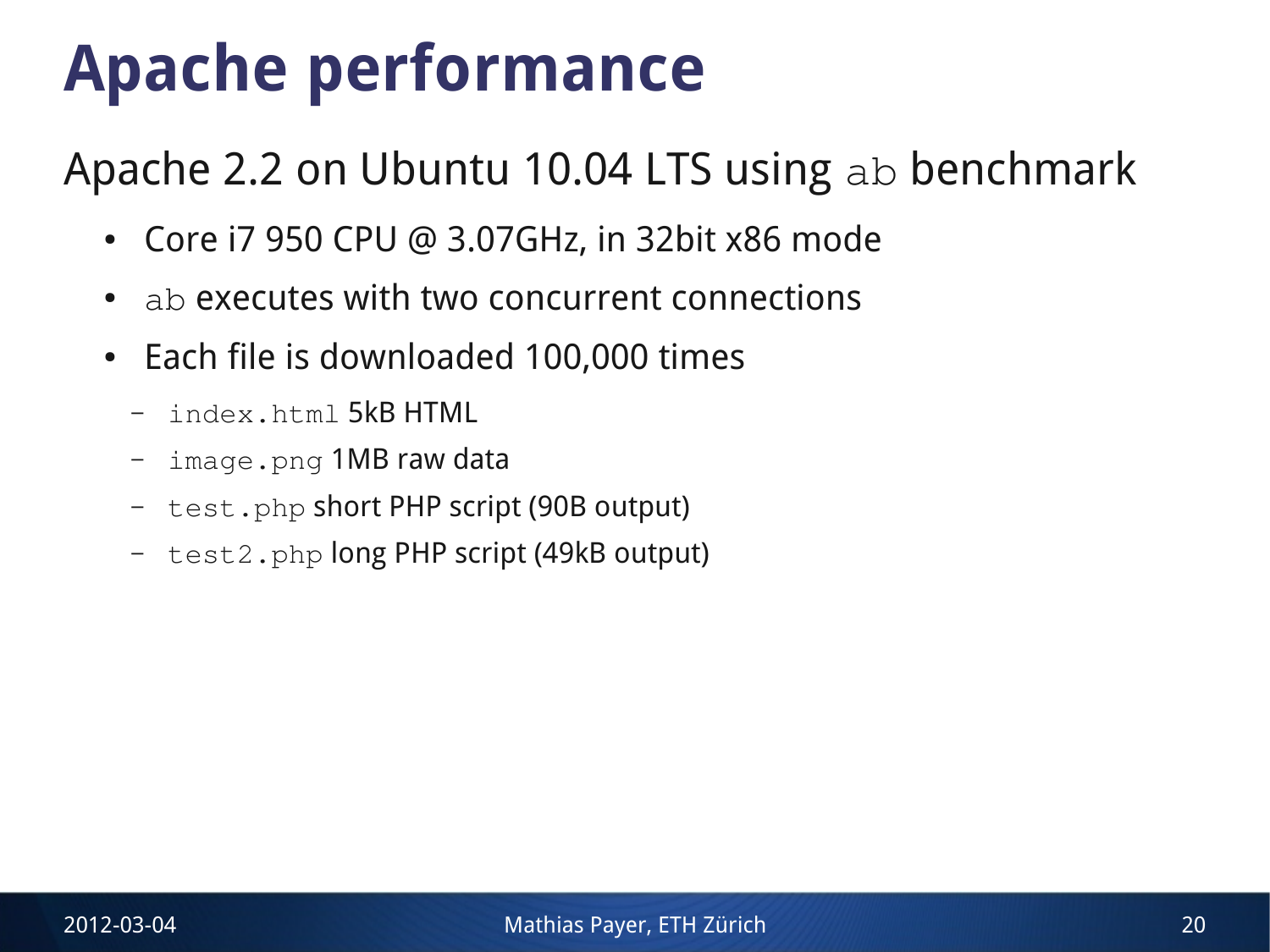### 3 different configurations:

- Native: native, unmodified execution of Apache
- Libdetox: Apache running in Libdetox sandbox
- DynaRace: Libdetox + DynaRace protection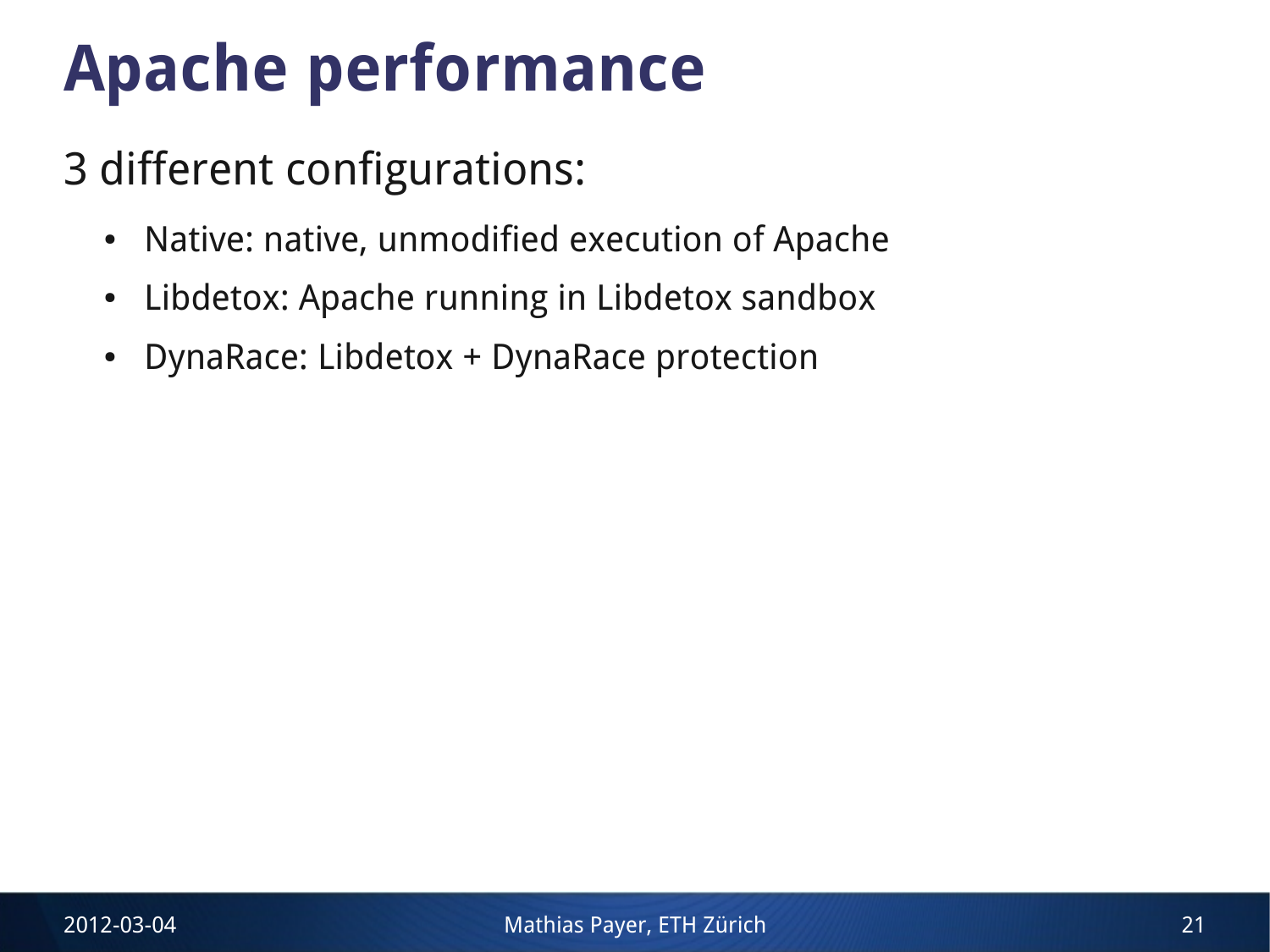

Overhead of DynaRace comparable to libdetox Speedup due to better code layout Overall performance penalty is tolerable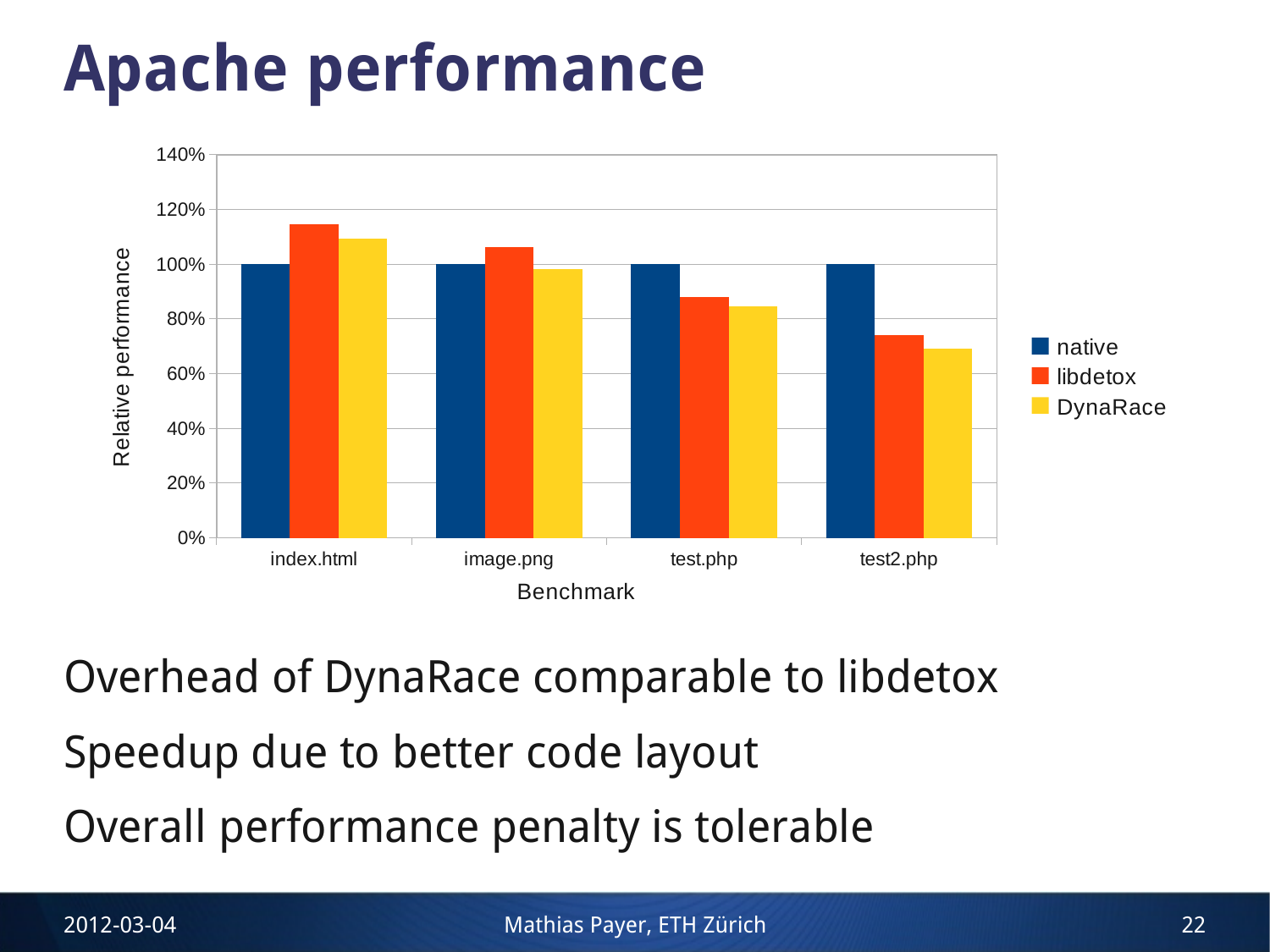### X.org protected with DynaRace

```
...
     lfd = open(tmp, O_CREAT|O_EXCL|O_WRONLY, 0644);
     ...
     if(lfd < 0) {
        unlink(tmp);
     }
     ...
     write(lfd, pid_str, 11);
     /* unchecked relaxation */
     chmod(tmp, 0444);
     ...
P1
```
tmp lock file: /tmp/.X0-lock

```
P1 metadata file cache:
.X0-lock in /tmp [enforce]
```
#### \* in os/utils.c [CVE-2011-4029]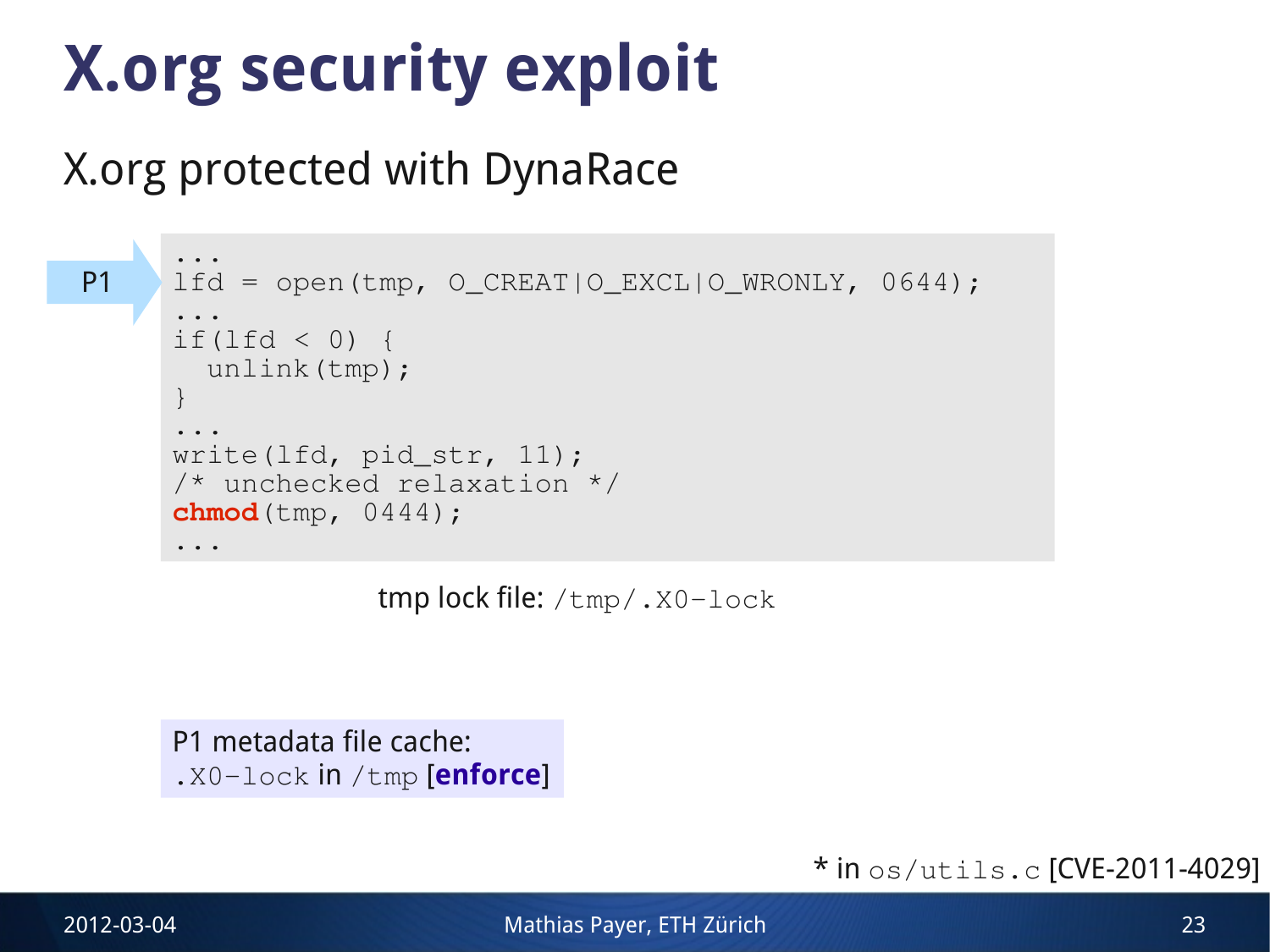#### X.org protected with DynaRace



tmp lock file: /tmp/.X0-lock

P1 metadata file cache: .X0-lock in /tmp [**enforce**] P2 metadata file cache: .X0-lock in /tmp [**enforce**]

\* in os/utils.c [CVE-2011-4029]

2012-03-04 Mathias Payer, ETH Zürich 24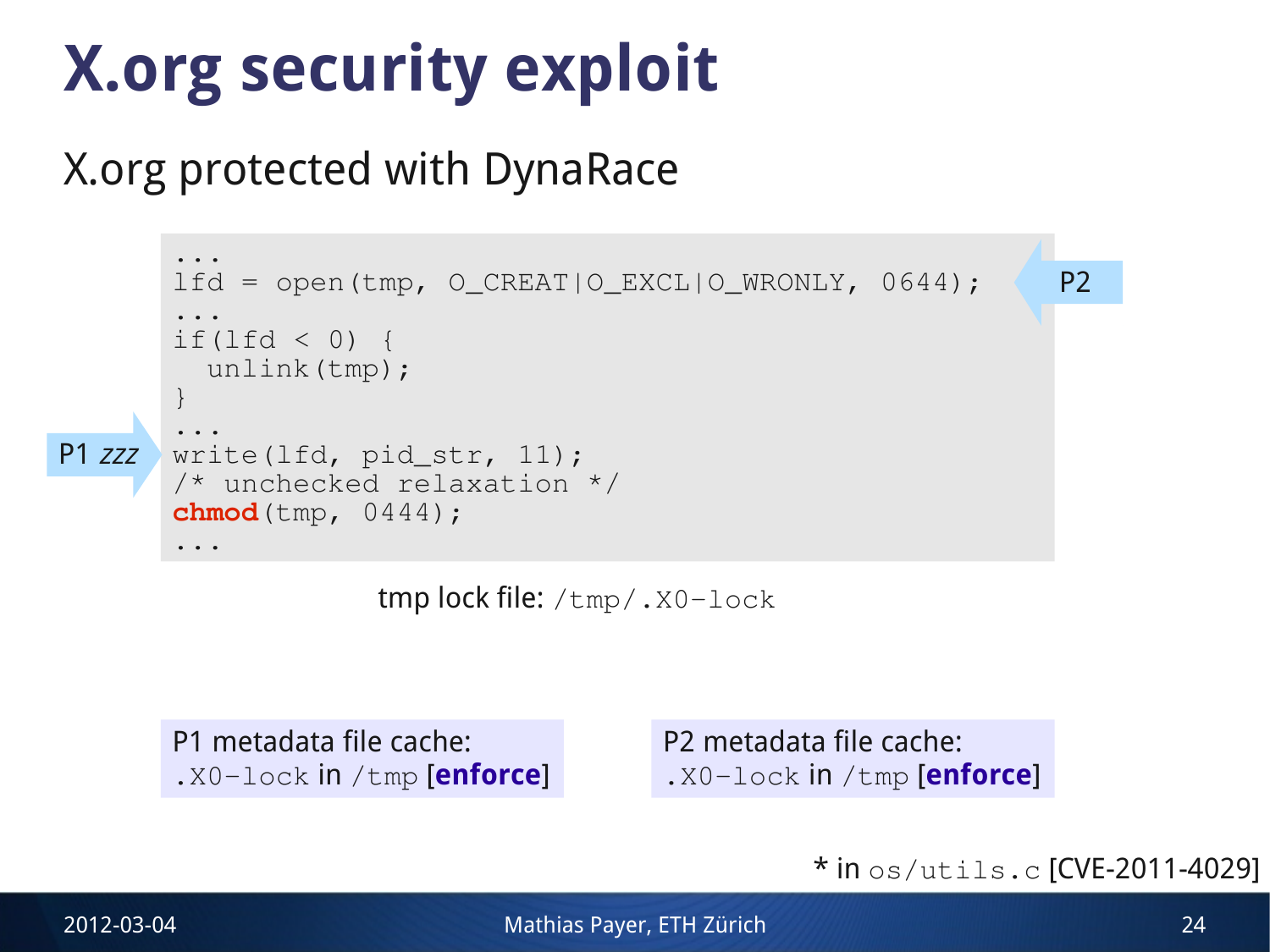#### X.org protected with DynaRace



tmp lock file: /tmp/.X0-lock **File removed by P2**

P1 metadata file cache: .X0-lock in /tmp [**enforce**] P2 metadata file cache: .X0-lock in /tmp [**retire**]

\* in os/utils.c [CVE-2011-4029]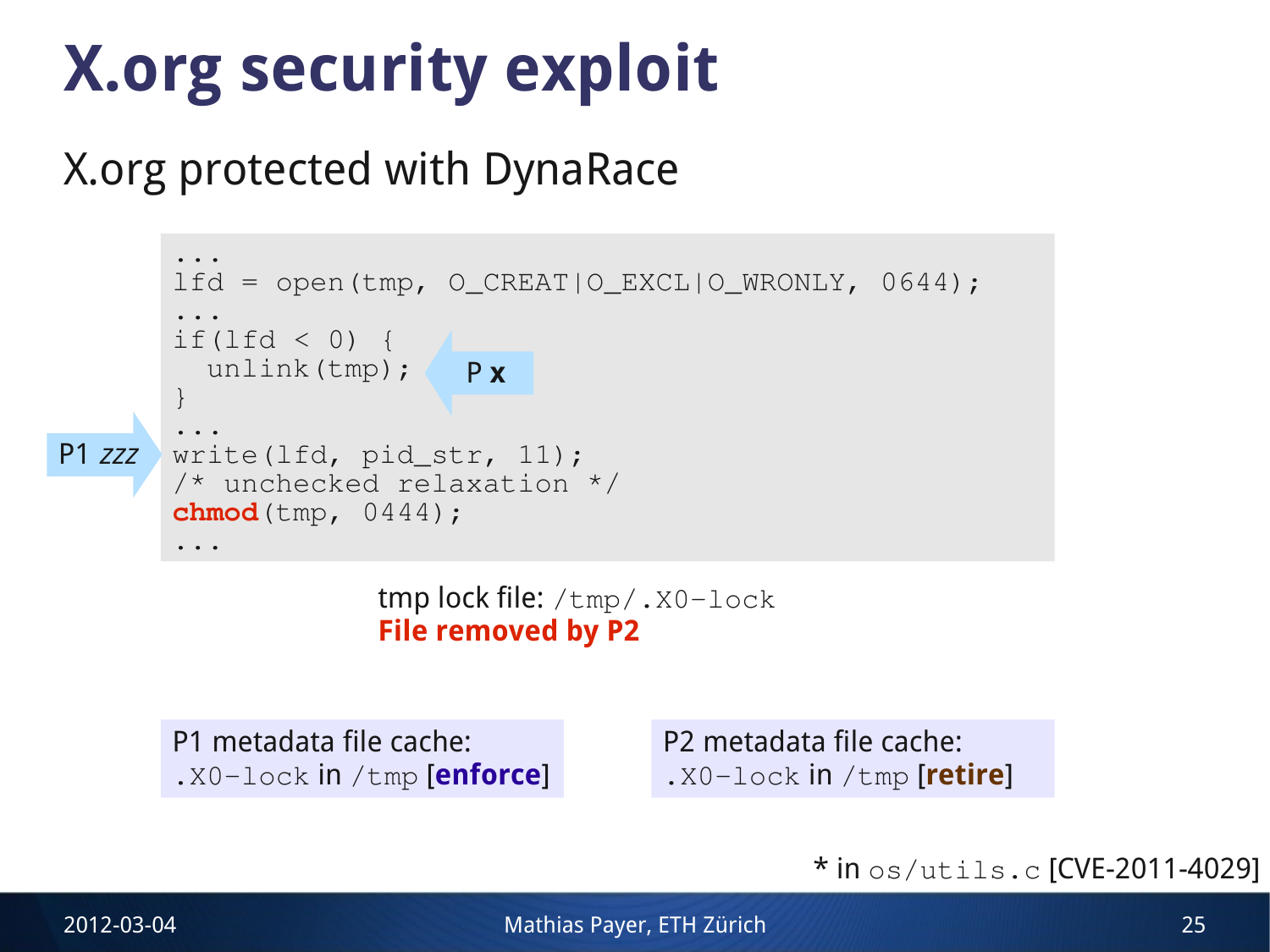#### X.org protected with DynaRace

```
...
       lfd = open(tmp, O_CREAT|O_EXCL|O_WRONLY, 0644);
       ...
       if(lfd < 0) {
         unlink(tmp);
       }
       ...
      write(lfd, pid_str, 11);
       /* unchecked relaxation */
       chmod(tmp, 0444);
       ...
P1 zzz
```
Attacker links **/tmp/.X0-lock** to a sensitive file (e.g., **/etc/shadow**)

P1 metadata file cache: .X0-lock in /tmp [**enforce**]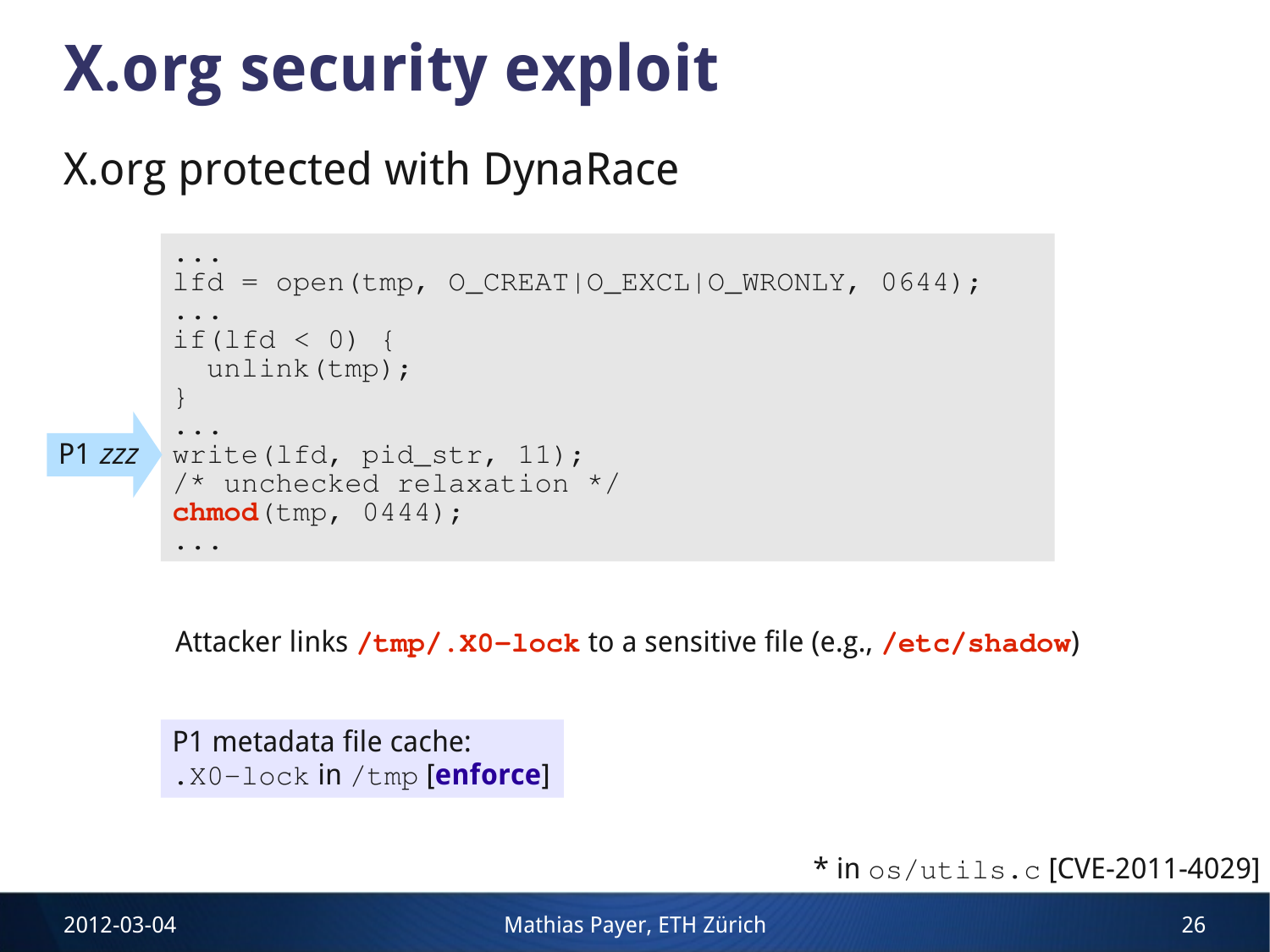#### X.org protected with DynaRace

```
...
lfd = open(tmp, OCREAT|O EXCL|OWRONLY, 0644);...
if(lfd < 0) {
  unlink(tmp);
}
...
write(lfd, pid_str, 11);
/* unchecked relaxation */
chmod(tmp, 0444);
...
```
tmp lock file: **/tmp/.X0-lock** links to **/etc/shadow**

P1 metadata file cache: .X0-lock in /tmp [**enforce**] Metadata mismatch for .X0-lock P1 is terminated with race exception Attacker is not successful



#### \* in os/utils.c [CVE-2011-4029]

P1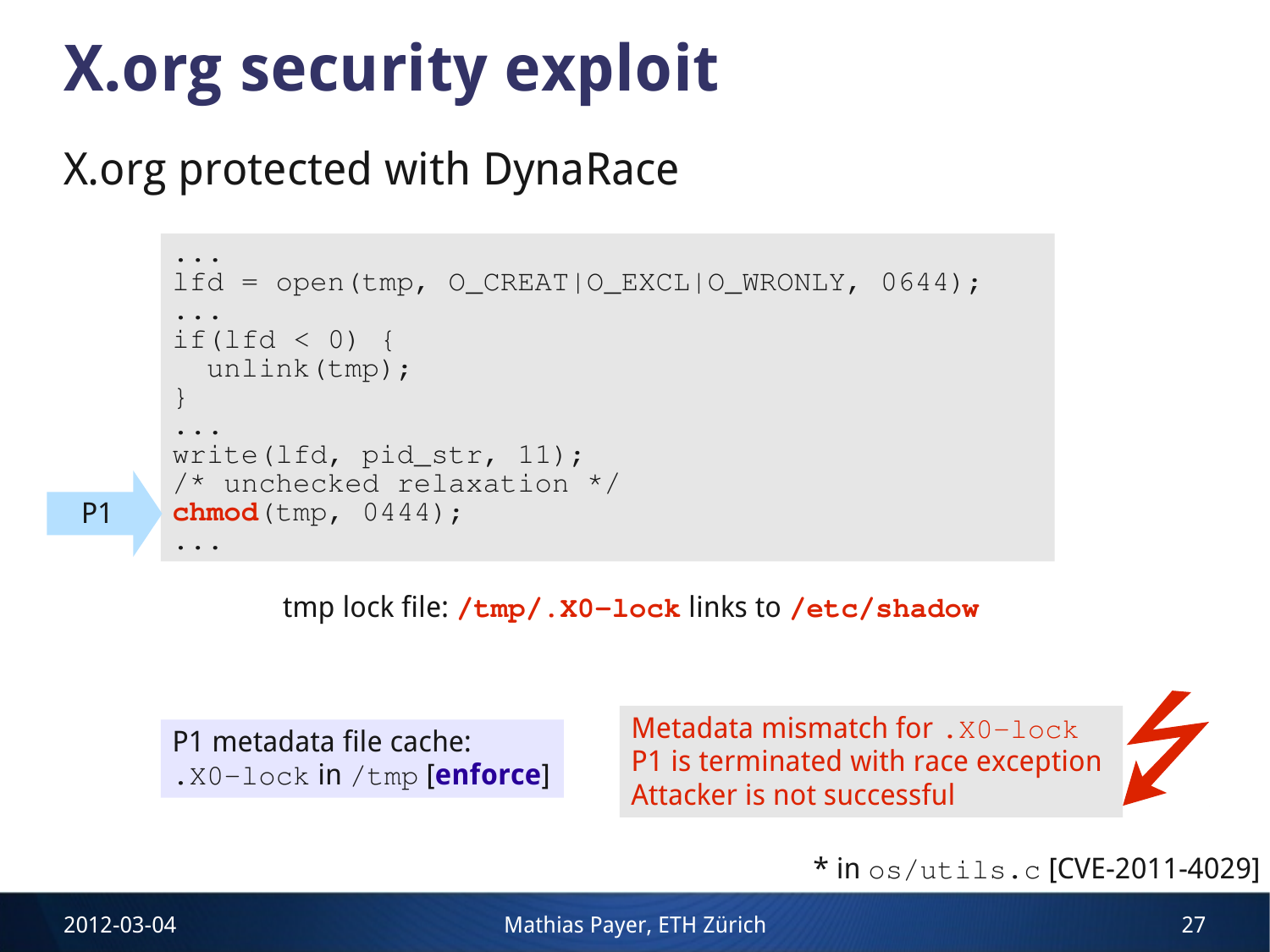# **Outline**

Motivation The DynaRace approach Implementation Evaluation Related work

Conclusion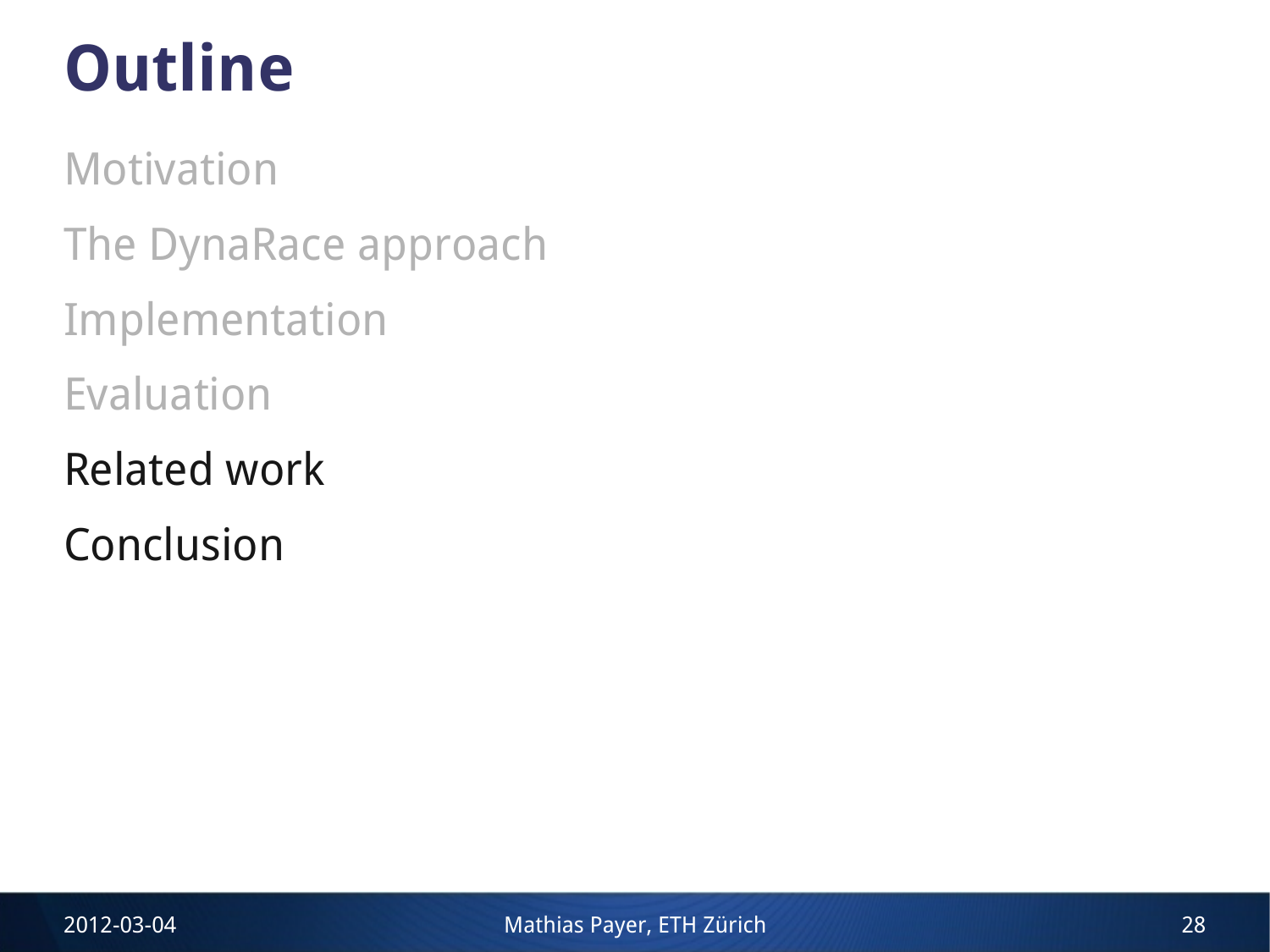### **Related work**

Mazières and Kaashoek change OS to support inode-based file access [HotOS'97]

• Implemented as new system calls

Tsafrir et al. implement safe user-space path resolution [FAST'08, IBM TR RC24572]

• Safe path resolution needs program changes

Chari et al. ensure that given path elements are safe to open by the current user [NDSS'10]

Introduces manipulators as new concept, needs program changes

More related work in the paper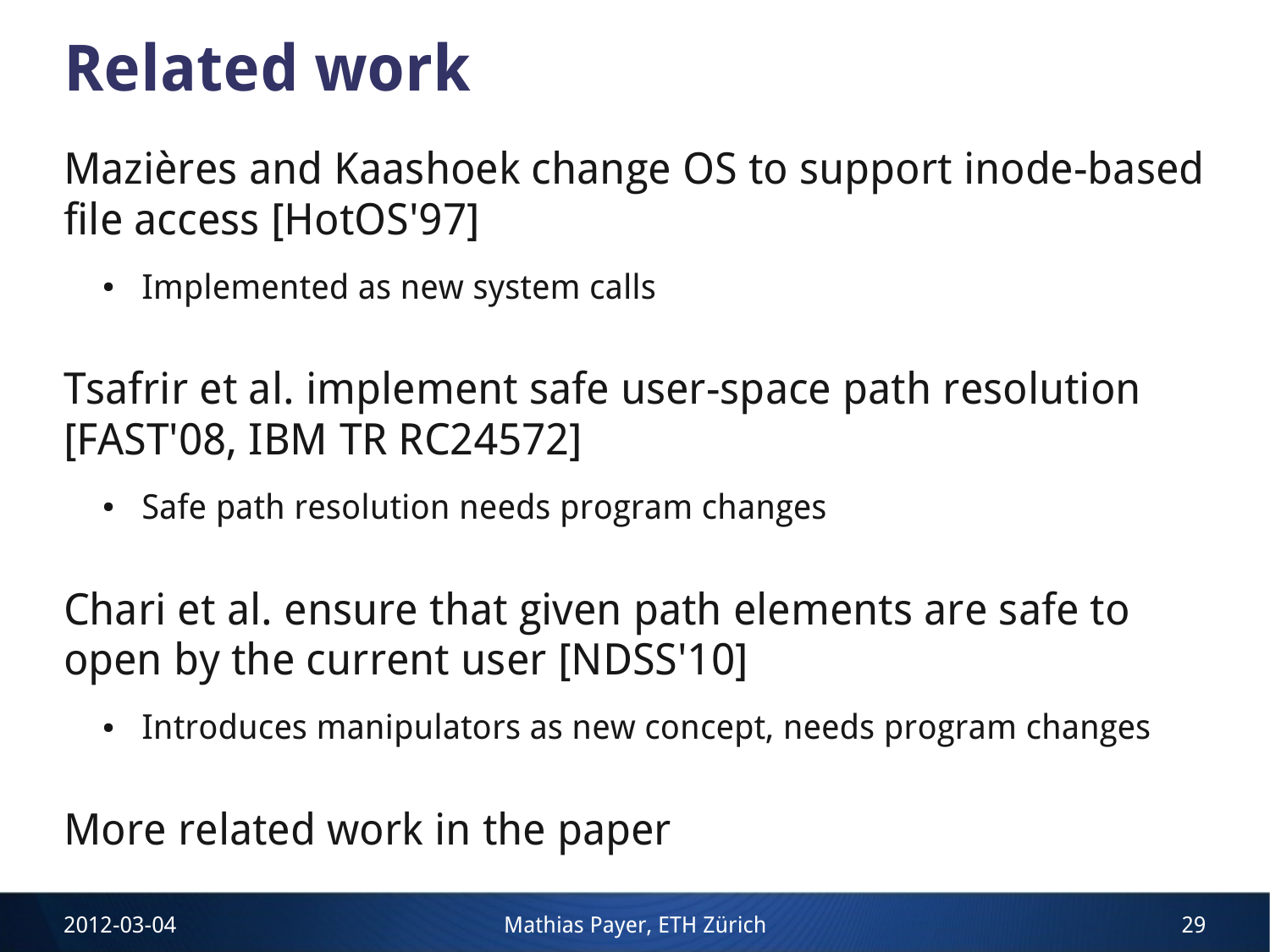### **Conclusion**

DynaRace protects unmodified applications from filebased TOCTTOU races

- Files checked depending on state and metadata cache
- Enforces metadata equality for currently used files

Binary translator rewrites unsafe system calls

• User-space cache protects application

Removes the burden of race protection from the programmer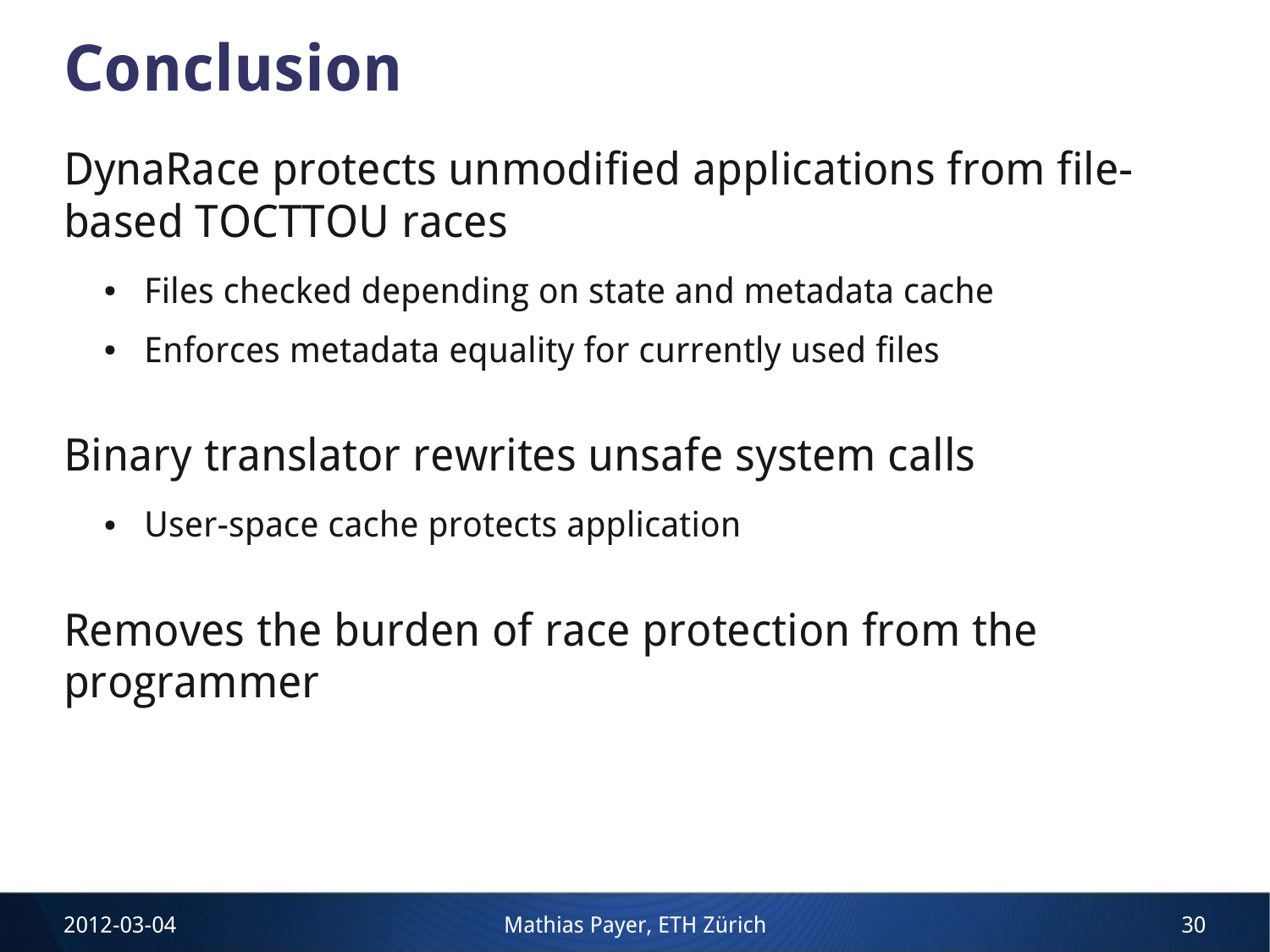### **Thank you for your attention**

?

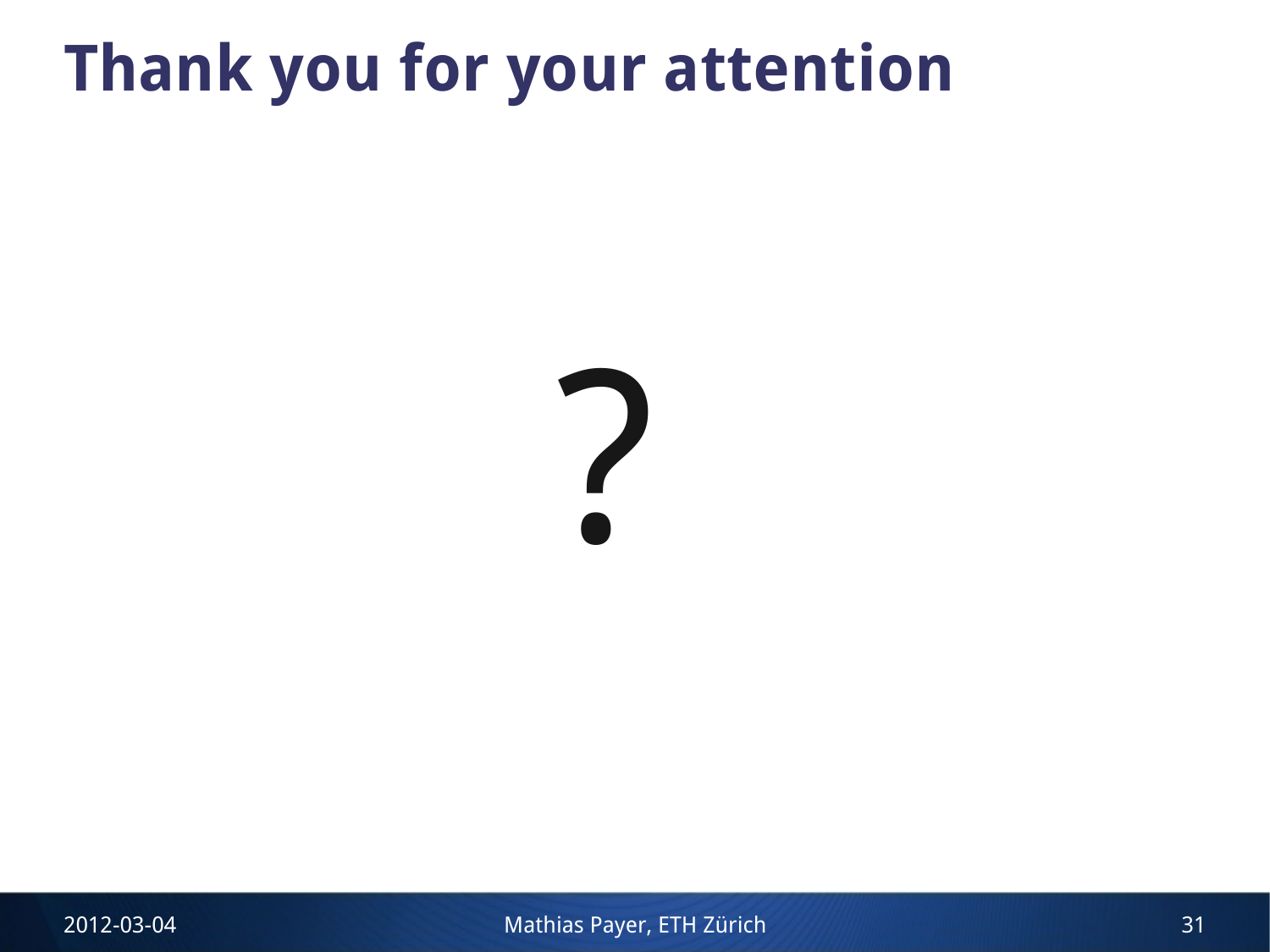# **Implementation alternatives**

#### Kernel implementation

- No BT overhead
- Additional code & complexity in kernel

### libc-based implementation

- No BT overhead
- Potential coverage problem

#### Ptrace-based implementation

- Easy interception of system calls
- Injecting code for DynaRace system call replacements is difficult